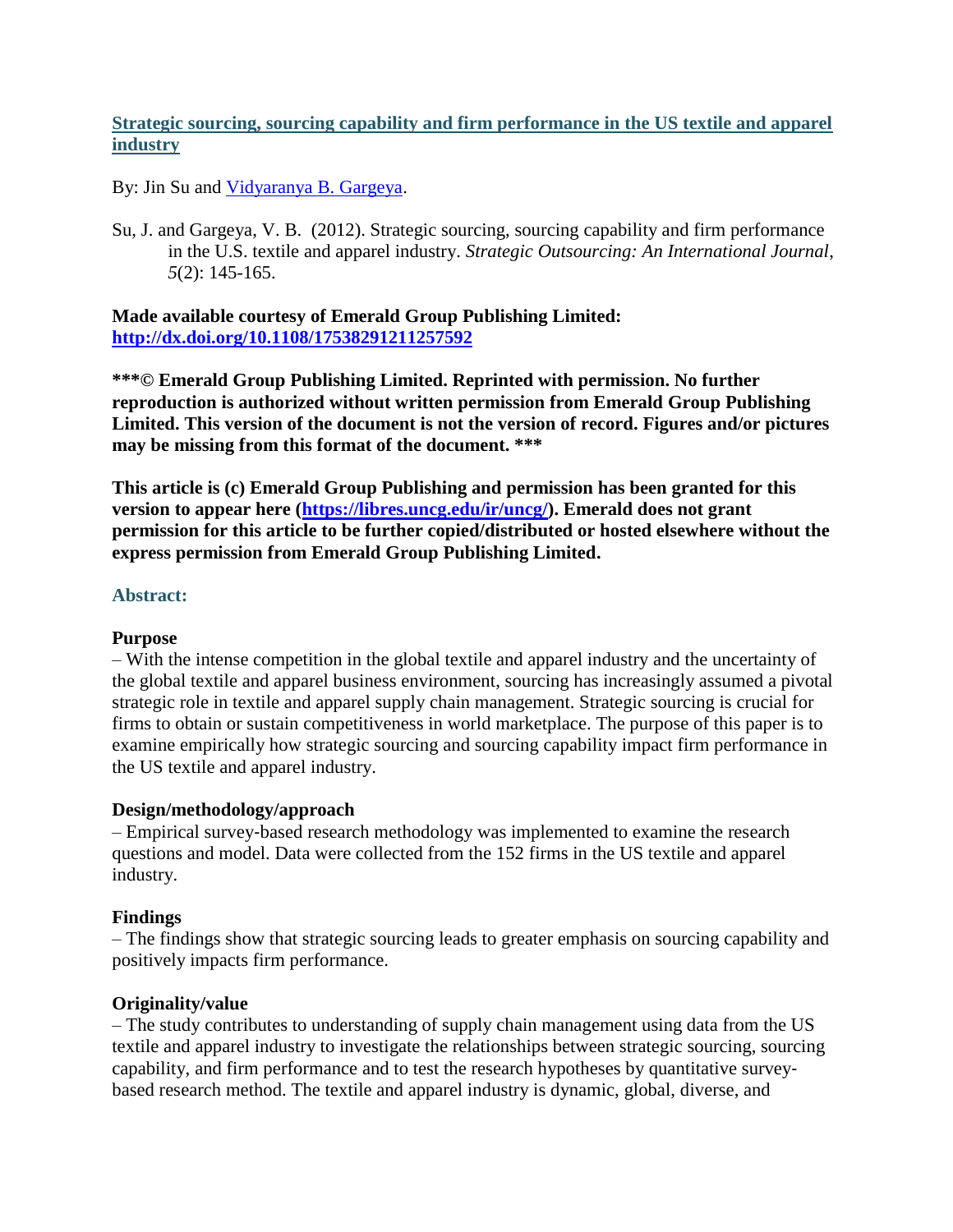complex, and is a prime exemplifier of globalization. The study clearly demonstrates that strategic sourcing plays a vital role in a firm's business operations and puts greater emphasis on developing the sourcing manager's business capability.

**Keywords:** Performance | Sourcing capability | Strategic sourcing | Textile and apparel | United States of America | Textile industry | Garment industry | Sourcing | Supply chain management

## **Article:**

## **1. Introduction**

The dynamic supply environment, the increasing level of competition in the worldwide market, the uncertainty of global business environment, and the corresponding changes in firm's purchasing function indicate that sourcing should play a significant role in a company's strategic decision‐making process. Strategic sourcing integrates different functions of a firm including engineering, purchasing, operations, logistics, marketing, etc. (Gottfredson et al., 2005). Strategic sourcing includes integration and coordination of a firm's different functions to the firm's strategic decision-making level. Strategic sourcing monitors the constant changing business conditions especially the supply trends that are developing in the marketplace, interprets the meaning of these trends, and offers valuable information to a firm's strategic decision‐making process. Strategic sourcing also includes the selection, motivation and evaluation, and development of suppliers, through which a firm will be in a better position in national or international business environment. Research in a variety of industries has demonstrated that a firm's ability to obtain or sustain competitiveness should be enhanced by developing a sophisticated sourcing function that is integrated into the firm's strategic decision-making process (Dobrzykowski et al., 2010; Paulraj and Chen, 2007; Chen et al., 2004; Carr and Pearson, 2002).

The textile and apparel industry is an important contributor to the US and world economies. Despite the dramatic transition that has resulted in many structural changes, the US textile and apparel industry remain significant, with the industry employing a large number of workers (MacCarthy and Jayarathne, 2012; Abernathy et al., 2006). The textile and apparel industry supply chain includes all of the activities of textile and apparel manufacturing as well as the functions of distribution and retail operations to the end users/consumers (Dickerson, 1999). The comprehensive textile and apparel supply chain consists of the industry chain from fiber to textile components and processes, apparel industry operations, through the end uses of apparel, home furnishing, and industrial products.

The textile and apparel supply chain is global and complex in nature, which is reflected in the numerous steps and the diverse activities in the chain, the fragmentation of the market, and the varying product and quality specifications being managed and the volatility of consumer preferences for fashion apparel products (Bruce and Daly, 2011; Dickerson, 1999; Gereffi, 1999). The US textile and apparel supply chain is fed by an abundant number of textile and apparel component producers (employing low‐wage workers) located in various countries across the globe (Kumar and Arbi, 2008; Abernathy et al., 2006; Gereffi and Memedovic, 2003). Textile and apparel imports to the US increased significantly since 1989. "From 1989 to 2004,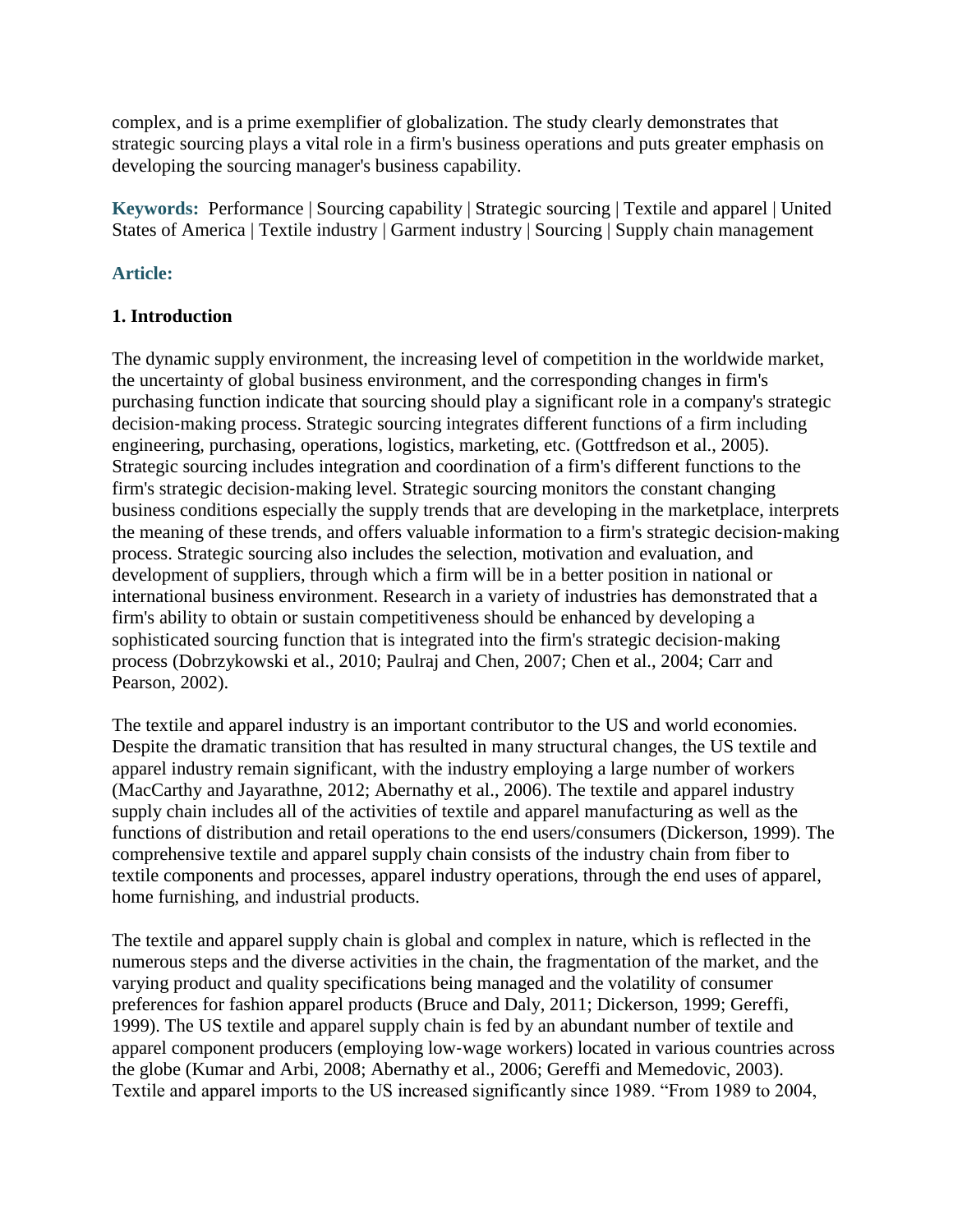apparel imports to the USA rose from \$21 billion to \$65 billion, now representing over 60 percent of all apparel sold in the USA" (Abernathy et al., 2006, pp. 2210). For the US textile and apparel supply chain, one method of improving a firm's competitiveness is through the strategic approaches of worldwide suppliers (Kumar and Arbi, 2008). Customization demands from consumers and the need for "quick response" in rapidly changing markets are making more and more firms recognize the strategic role that sourcing can play in achieving sustainable competitive advantage and improving financial performance (Bruce and Daly, 2011; Kumar and Arbi, 2008; Jin, 2004).

The world marketplace for textile and apparel products is dynamic, considering continual changes and uncertainties in product availability, prices, and competition (Kumar and Arbi, 2008; Åkesson et al., 2007; Jin, 2004). Going far beyond cost considerations, sourcing decisions affect the production, marketing, and financial strategies that a firm can put into effect. A more proactive sourcing strategy can be developed and implemented by a firm to deal with environmental changes, risks and uncertainties when sourcing's strategic role is recognized, understood and supported by the company's top management. In the complex global business environment and under the extremely intense competition in the textile and apparel industry, one theme that consistently emerges in strategic sourcing is the importance of qualified personnel to support the sourcing process (Giunipero et al., 2006; Trent and Monczka, 2005; Handfield and Nichols, 2004). Implementing strategic sourcing lays more emphasis on building sourcing capabilities for sourcing practitioners. The sourcing manager's knowledge, skills and capabilities can supply critical information (e.g. information regarding supply market, opportunities or environmental uncertainties) which helps company's decision‐making and can enhance the company's ability to maintain or achieve competitive position and therefore financial performance, enabling the firm to actively prepare for the future competition (Paulraj and Chen, 2007; Giunipero et al., 2006; Handfield and Nichols, 2004).

This study is aimed at examining the relationships among strategic sourcing, sourcing capability and firm performance by focusing on the US textile and apparel supply chain. The methodology used is an empirical survey with structural equation modeling technique. The remaining part of this paper is structured as follows. Following this introduction, the next section presents literature review and the development of the research hypotheses. Then the third section provides research methodology used in the study including research instrument, sample, and data collection. The fourth section offers the results of the data analysis, followed by discussion of the results in the fifth section. Finally, conclusion and limitations of the study are provided.

## **2. Literature review and hypothesis development**

As mentioned in the preceding section, the objective of this research is to reveal the strategic role of sourcing by investigating the linkages among strategic sourcing, sourcing capability, and firm performance in the US textile and apparel industry. The US textile and apparel industry supply chain has been deemed ideal exemplifier of globalization with supply network extensively widespread across the globe. Strategic sourcing and sourcing capability are two important constructs impacting firm performance for textile and apparel industry. Following literature review leads to the development of the proposed conceptual model and construct variables of this study.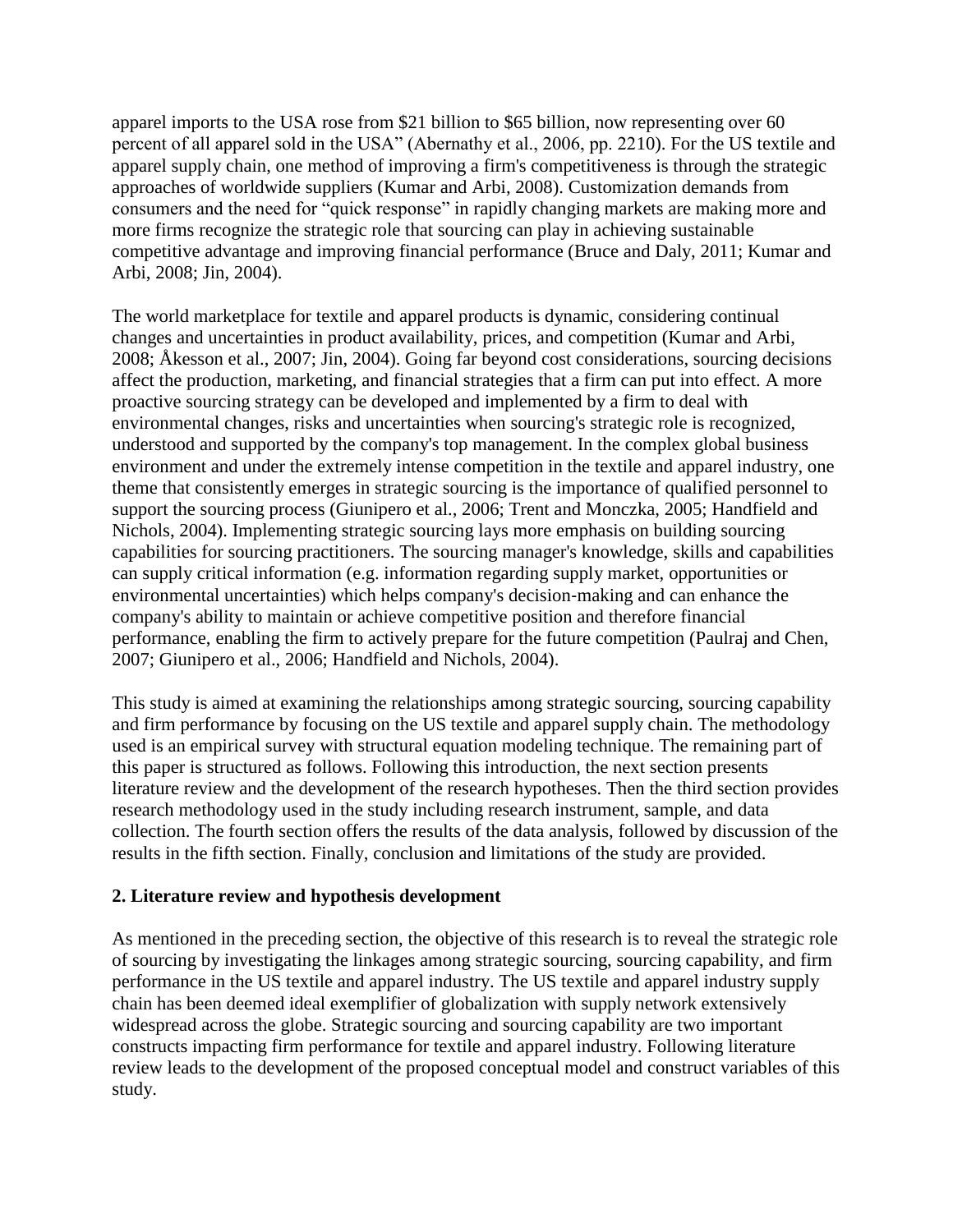## *2.1 Resource*‐*based view theory*

The resource-based view of the firm is the theoretical background for the research. Supply chain capabilities and resources are the fundamental elements for supply chain strategy and the potential sources of successful business performance. Resource‐based view theory highlights the relationship between firm strategies and firm capabilities, which is a major focus of this research.

The resource-based view theory (Barney, 1991, 1996; Wernerfelt, 1984, 1995) explains the linkage between firm competitiveness and resources/capabilities by arguing that how a firm develops and exploits unique resources is the key to a firm's superior performance. Resourcebased theory maintains that firms are comprised of bundles of resources, namely (tangible and intangible) assets, input factors, and capabilities which are utilized to build firms' competitive advantage (Barney, 1996, 1991; Conner, 1991;Wernerfelt, 1984). Examples of resources include employment of skilled personnel, trade contacts, in‐house knowledge of technology, efficient procedures, etc. (Wernerfelt, 1984). The resource‐based view emphasizes the strategic importance of a firm's resources and capabilities to maintain competitive advantages (Sinha *et al.*, 2011; Dobrzykowski *et al.*, 2010; Shook *et al.*, 2009). "What a firm wants is to create a situation where its own resource position directly or indirectly makes it more difficult for others to catch up" (Wernerfelt, 1984, p. 173). Porter (1990) noted that resources are valuable because they allow the firm to achieve competitiveness in specific markets. Prahalad and Hamel (1990) introduced the concept of core competence (which can be viewed as a firm's unique resource/capability that is critical to the firm achieving competitiveness) and argued that a firm's competitive advantage is formed by building core competencies that are superior to the competitor's core competencies.

The resource-based view theory has been used to explain how purchasing and supplier involvement enhances a firm's unique capabilities and thus positively affects firm performance (Carr and Pearson, 2002), and how technologies can be an inimitable resource that has a significant impact on manufacturing, information flow, and performance (Tan *et al.*, 2010). Kim (2009) used this theory to examine the causal linkages among supply chain management practices, competition capability, the level of supply chain integration, and firm performance. Dobrzykowski *et al.* (2010) explained a firm's successful sourcing decisions by resource‐based view which provides an internal view of the firm considering its core competencies. Lao *et al.* (2010) developed the concept of supply flexibility by recognizing the role of resources in supply flexibility. Resource-based view theory also helps to explain why firms lacking certain competitive capabilities will seek and promote collaborative relationships with supply chain partners to secure those capabilities (Oh and Rhee, 2008).

# *2.2 Strategic sourcing*

Global supply chain has been identified as a powerful force within corporations and the world community (Giunipero *et al.*, 2008;Chandra and Kumar, 2000). Strategic sourcing is a critical component in global supply chain management (Barney and Hesterly, 2010; Chopra and Meindl, 2010). Strategic sourcing can be defined as the process of planning, implementing, controlling, and evaluating highly important sourcing decisions in an effort to meet a firm's long-range plans and goals (Carr and Pearson, 1999,2002; Carr and Smeltzer, 1999, 2000). Previous literature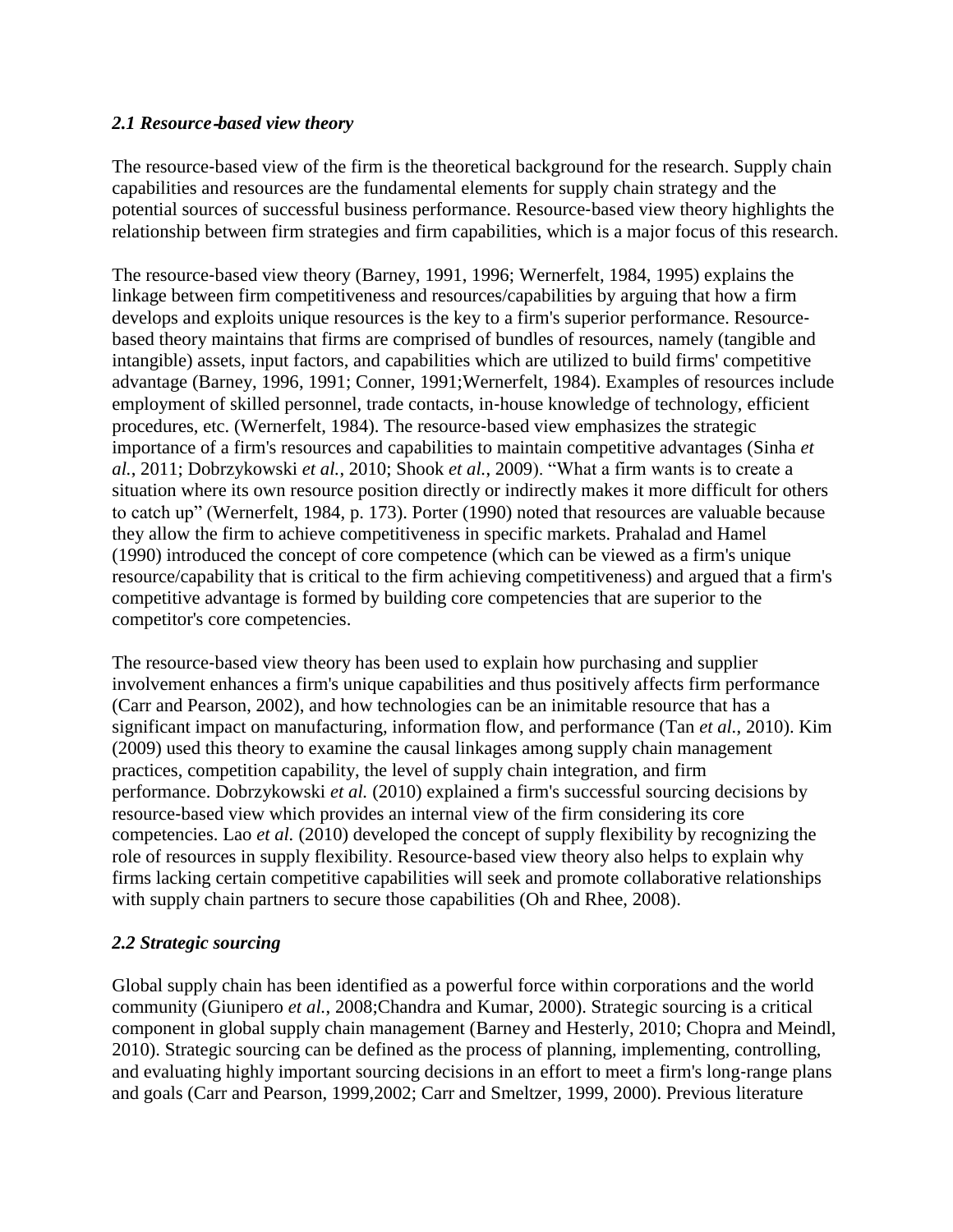addresses the need for sourcing to assume a more strategic role (Su and Gargeya, 2012; Kang *et al.*, 2009; Paulraj and Chen, 2007; Gottfredson *et al.*, 2005) in this age of ever‐increasing world competition.Carr and Pearson (2002) argued that a non‐strategic purchasing function is not viewed as an important element in the value chain by top management, and tends to be short‐ term oriented, clerical in nature, and reactive to firm's other business functions and supply environment. Sourcing manager's relevant purchasing skills with regard to planning and supplier management are not emphasized to great extent in traditional non‐strategic sourcing.

A strategic use of purchasing links a company to its environment, especially because the environment affects a company's future procurement requirements and sourcing strategies accordingly. The greatly accelerated rate of changes in economic, political, social, and technology variables forces companies to monitor their environments constantly. The increasingly sharp focus on strategic sourcing from top management in many US companies is a direct result of the mounting internal and external pressures – such as increasingly rising costs of materials and rapidly changing competitive environment (Pressey *et al.*, 2007; Giunipero *et al.*, 2006). The principal objective of strategic sourcing is to reduce uncertainty and to improve flexibilities to better handle supply, demand, and competitiveness uncertainties (Sinha *et al.*, 2011; Paulraj and Chen, 2007; Kocabasoglu and Suresh, 2006;Narasimhan and Das, 1999). Sensible decisions about such requirements call for buyers and suppliers to share information. Strategic sourcing objectives grow out of a company's long-range planning process; at the same time, purchasing needs and realities such as critical information on new products, new technology, or the likely availability of materials may affect the choice of corporate objectives (Pressey *et al.*, 2007; Kocabasoglu and Suresh, 2006).

From a theoretical perspective, strategic sourcing is viewed by top management as an important resource of a firm which can be utilized to develop or support the firm's capabilities and increase the firm's competitiveness (Barney and Hesterly, 2010; Chen *et al.*, 2004; Carr and Pearson, 2002). Sourcing is involved in the firm's strategic planning process and sourcing is treated as important as other major functions in the firm (Kocabasoglu and Suresh, 2006; Carr and Pearson, 2002, 1999). Thus, strategic sourcing is now best recognized as a fundamental units of successful supply chain management (Chopra and Meindl, 2010), and the theoretical construct of strategic sourcing is conceptualized by its proactive as well as long-term focus, top management support, sourcing contributions to the firm's success, and strategically managed supplier relationships (Paulraj and Chen, 2007; Pressey *et al.*, 2007).

# *2.3 Sourcing capability*

In the complex and dynamic global business environment, the question is no longer whether to source a capability or activity but rather how to source every single activity in the value chain and the sourcing manager's ability to control and make the most of critical capabilities. Forward‐ thinking companies are making their supply chains more elastic and their organizations more flexible by emphasizing greater sourcing business capabilities.

Trent and Monczka (2003) revealed the critical sourcing manager's capabilities such as advanced cost analytic skills, an understanding of worldwide supply markets, the ability to negotiate and develop global contracts, effective communication and presentation skills, an understanding of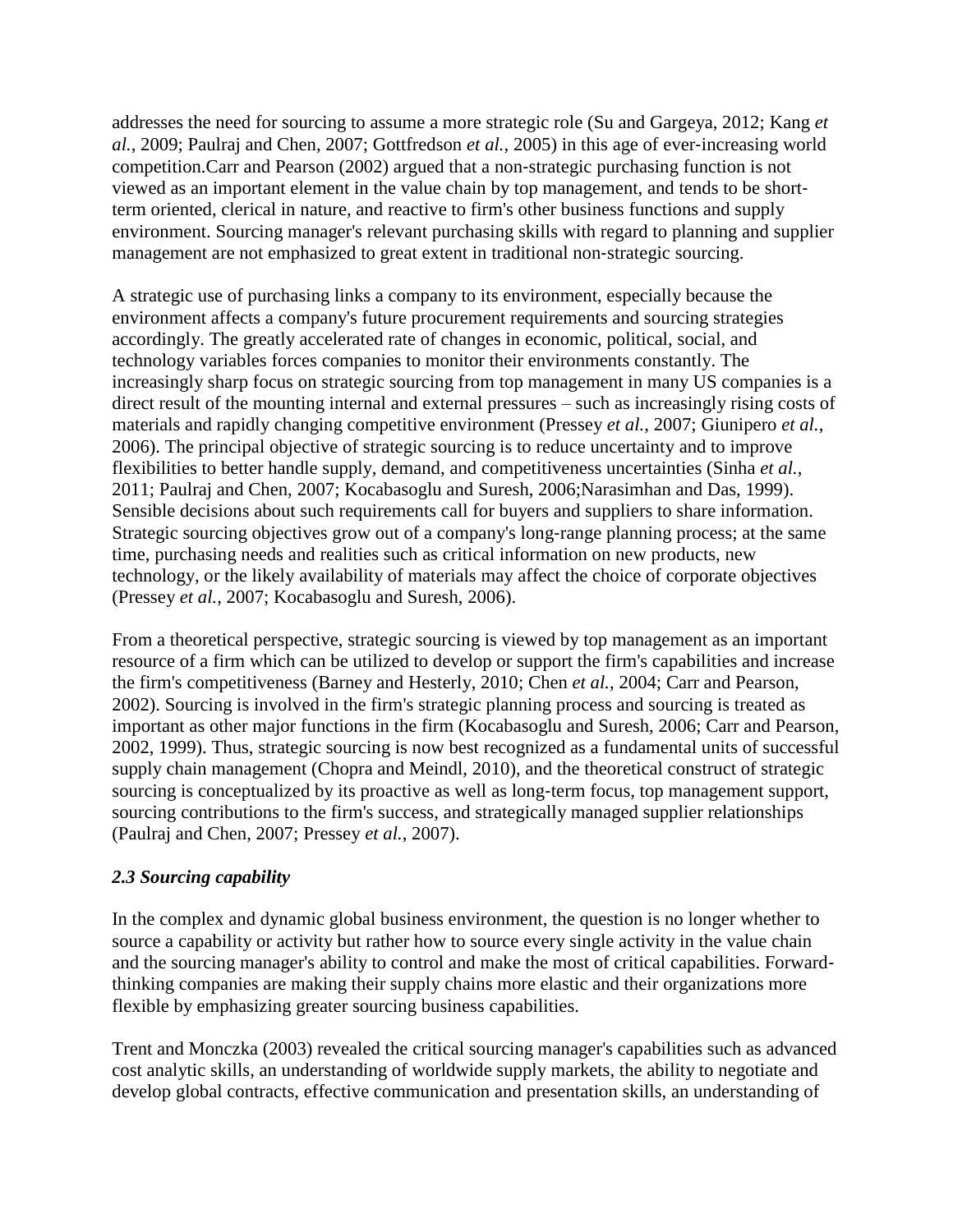the global sourcing strategy development process, the ability to think holistically beyond a site or region and working effectively with other cultures. The knowledge and skills required for strategic sourcing differ dramatically from those required for day‐to‐day operational purchasing. Mehra and Inman (2004) indicated that incoming technological and competitive challenges require purchasing professionals to learn about the strategic cost of doing business, understand market dynamics and customer expectation, keep up with newer information technologies and customer relations' management, involve in the strategic planning processes, and understand the ethical, legal, and social implications of doing business.

In the US textile and apparel industry, the supply network is extensively widespread across the globe. A primary difference between regional and global sourcing is a dramatic increase in communication complexity and various risks (Kumar and Schmitz, 2011;Kumar *et al.*, 2009). Strategic offshore outsourcing calls for greater emphasis on certain knowledge and skills and a distinct set of capabilities which are different from domestic sourcing (Jørgensen, 2010; Mehra and Inman, 2004) for the following reasons. Firstly, firms engaging in offshore sourcing encounter the multiplicities of languages, social and cultural issues, time zones, business practices, regulations and legal systems. Secondly, strategic offshore sourcing efforts could cause major changes to other business units more than domestic sourcing. Other business departments in a firm also face a challenging situation of working with partners that is culturally diverse and complex. Thirdly, offshore sourcing involves risks with respect to foreign exchange rate, economic and political uncertainty in foreign countries.

Identifying, developing and managing suppliers are key activities in a successful strategic sourcing effort. The dynamics of managing buyer-supplier relationships become even more fundamental in strategic offshore sourcing, since the relationship encounters greater challenges such as cultural and social differences and other geographical and demographic variations. Sourcing managers need to have appropriate knowledge and capability to skillfully scan and identify partnering opportunities with overseas suppliers and develop appropriate mechanisms to coordinate activities and manage the relationship. Successful long‐term buyer‐supplier relationship leads to satisfying business performance for both suppliers and buyers (Sinha *et al.*, 2011; Chen *et al.*, 2004; Carr and Pearson, 1999).

# *2.4 Firm performance*

It is expected that a well‐managed and integrated supply chain will lead to business benefits. Firms strive to enhance their competitive and financial performance. Lower costs, high quality, flexibility, improved delivery dependability, and quick response time, in turn, will lead to better competitive position and better sales and profits.

Subjective performance measures have been widely used in strategy related research and management research. The textile and apparel industry consists of many small and medium firms (US Small Business Administration (SBA), 2012; Dickerson, 1999); it is anticipated that it would be very difficult to extract adequate and reliable financial information from small and medium firms. Financial data for small or medium firms are also criticized for being unreliable and subject to varying accounting conventions or even to managerial manipulation for a variety of reasons (Caloghirou *et al.*, 2004; Spanos and Lioukas, 2001). For this study, the goals of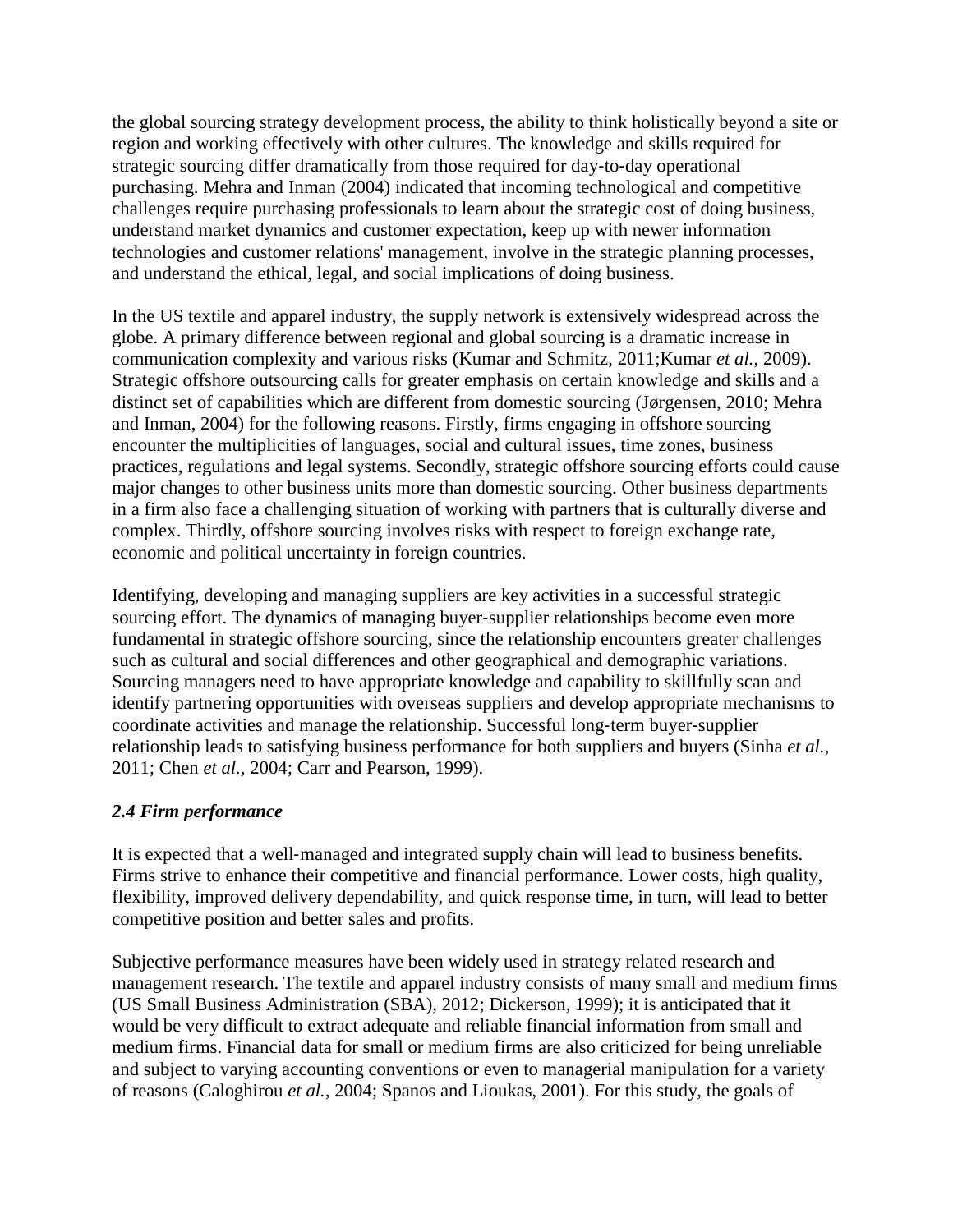collecting data from respondents from a large sample through a survey questionnaire and obtaining an acceptable survey response rate lead to the conclusion that survey questions requesting specific financial figures would contravene those goals.

Previous research provided reasonable support for the use of managers' perceptual measures as a proxy for actual performance (Tan *et al.*, 2010; Caloghirou *et al.*, 2004; Carr and Pearson, 2002; Tan *et al.*, 2002; Carr and Smeltzer, 2000, 1999). Following the previous research to operationalize firm performance, this study chose to solicit respondents' perceptions of their firm's performance over the past three years on the survey.

# *2.5 Research hypotheses*

At a macro level, strategic sourcing requires a sourcing manager to monitor the company's macro-environment, forecast changes in that environment, develop relationships with key suppliers, have active interaction with other business functions, and analyze the company's competitive advantages and disadvantages relative to its suppliers. At a micro level, strategic sourcing involves the identification of critical materials/components, the evaluation of possible supply uncertainty, risks and disruptions for each critical material or component, and the development of corresponding contingency plans for all identifiable supply problems. Strategic sourcing leads to an increasing emphasis on a distinct set of sourcing capabilities.

Giunipero *et al.* (2006) demonstrated the increased importance of sourcing managers' strategic skills and capabilities as leading firms recognize the role of strategic sourcing. Handfield and Nichols (2004) pointed out that the challenge of managing a global supply base engenders greater need for qualified and capable people that have significant global skills. Fawcett *et al.* (2008)demonstrated that people with the right skills are the key to successful supply chain collaboration. Interestingly, an earlier study found that a firm's global sourcing structures and processes has a large effect on the development of global sourcing capabilities (Petersen *et al.*, 2000) necessary for effective global sourcing. According to Trent and Monczka (2003) and Eltantawy (2008), top management must recognize that satisfying sourcing performance requires talented and well‐trained sourcing personnel and successful sourcing strategy leads to higher level of importance in sourcing manager's business capabilities to manage international business and environmental uncertainty. Based on the above discussion we suggest the following hypothesis:

*H1*. Strategic sourcing leads to greater emphasis on sourcing capability.

Organizations have realized the benefits and competitive advantages brought about by integrating sourcing into firm's strategic planning (Sinha *et al.*, 2011; Kang *et al.*, 2009; Paulraj and Chen, 2007; Tan *et al.*, 2002). Based on the resource-based view theory, the sourcing function has access to its supply base, which is one of the largest resources for a firm. Buyers adopt a strategic approach to search for suppliers whose expertise and competence can contribute to their ability to be viable competitors (Lao *et al.*, 2010; Giunipero *et al.*, 2006). The knowledge of supplier markets, events, and technologies are critical to business success. Strategic sourcing helps a firm to obtain its competitive advantages by providing value in effective cost management, offering the firm valuable information regarding supply trends, and establishing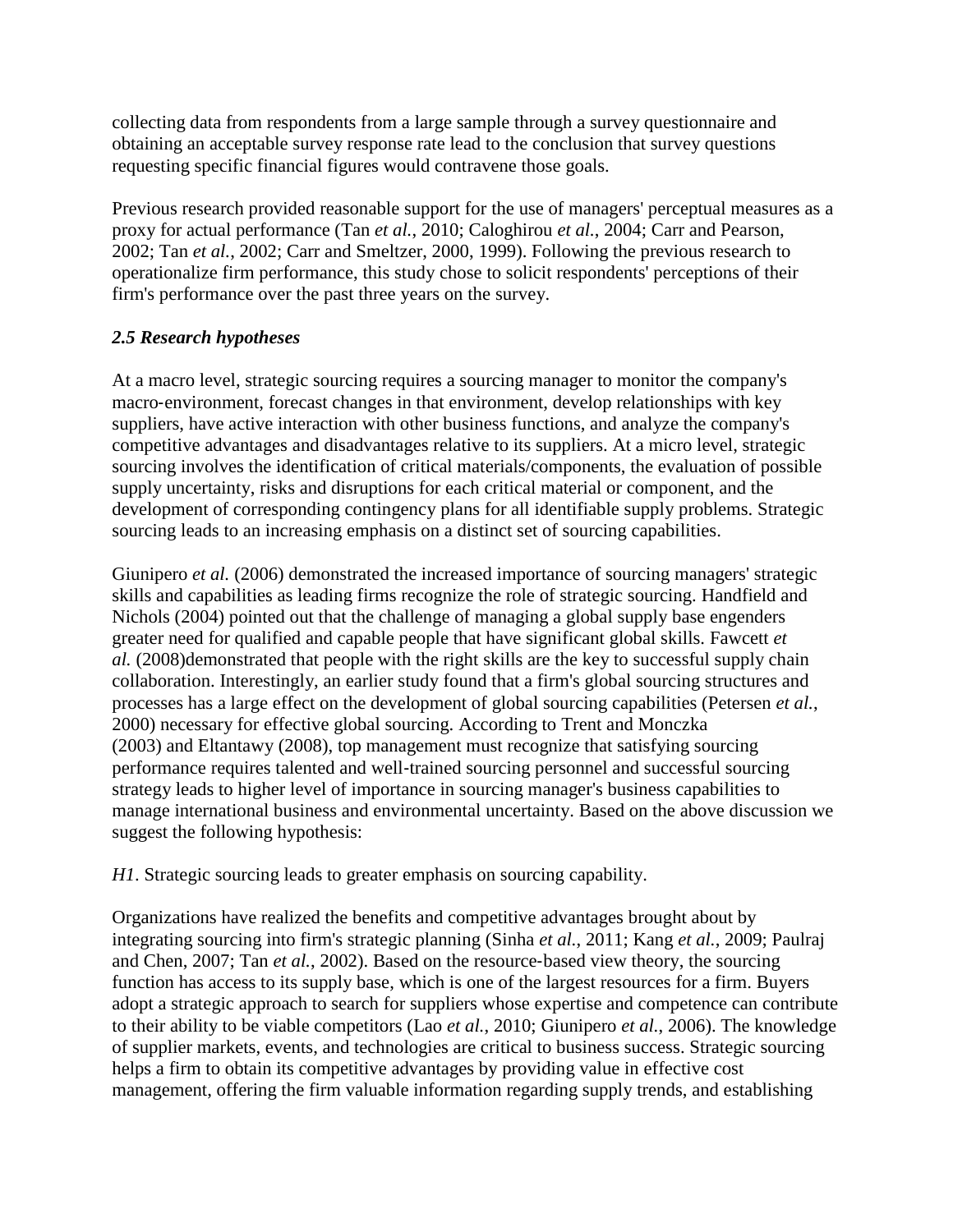close relationship with key suppliers. Thus, firms use strategic sourcing to make better decisions and increase the firm's bottom line profits (Sinha *et al.*, 2011). The strategic contribution of sourcing to manufacturing and business goals has been highlighted in industry studies (Jin and Farr, 2010; Chen *et al.*, 2004; Carr and Pearson, 2002; Narasimhan and Das, 1999). Based on the above discussion, we bring forward the following hypothesis:

*H2*. Strategic sourcing has a positive impact on firm performance.

Trent and Monczka (2003) identified that qualified personnel with the right knowledge, skills, and abilities is the highest rated critical sourcing success factor, and a lack of qualified personnel to support the sourcing process emerges as the most serious of a dozen potential problem areas. Wright and Snell (1998) maintained that different strategies require different types of people for effective performance, that is, sourcing skills and behaviors are related to a firm's performance. According to resource‐based view, a firm's resources include physical and financial assets as well as employees' skills, knowledge and capabilities and organizational processes. Hart (1995) and Wernerfelt (1984) indicated that valuable, costly‐to‐copy firm resources and capabilities provide the key sources of sustainable competitive advantage. By shaping the ways in which skills, knowledge, and resources are coordinated and managed, personnel capabilities fundamentally determine firm performance. Therefore, a greater emphasis on sourcing capabilities positively impacts a firm's performance, which is captured in the following hypothesis:

*H3*. Sourcing capability has a positive impact on firm performance.

The preceding sections provide a basis for including strategic sourcing, sourcing capability and firm performance in the proposed conceptual model, which is shown in Figure 1. The research conceptual model is based on the three hypotheses which include strategic sourcing leads to greater emphasis on sourcing capability and has a positive impact on firm performance, and sourcing capability has a positive impact on firm performance.

# **3. Research methodology**

# *3.1 Research design*

A survey instrument in the form of a structured questionnaire was designed based on a review of pertinent literature and interviews with practitioners and academics. The items tapping the theoretical constructs were developed based on an extensive literature review of the managerial and scholarly literature to establish the content validity of each construct and associated scales. Feedback on the initial design was then obtained from academics familiar with empirical research in study domain and senior operations managers. A revised survey instrument was finally pre‐tested by nine purchasing managers for content validity. Where necessary, questions were reworded to improve validity and clarity.

The instrument incorporates three constructs: strategic sourcing, sourcing capability, and firm performance. The corresponding factors and the indicators in the model are shown in Table I. To increase measurement accuracy, multiple indicators were used to represent unobservable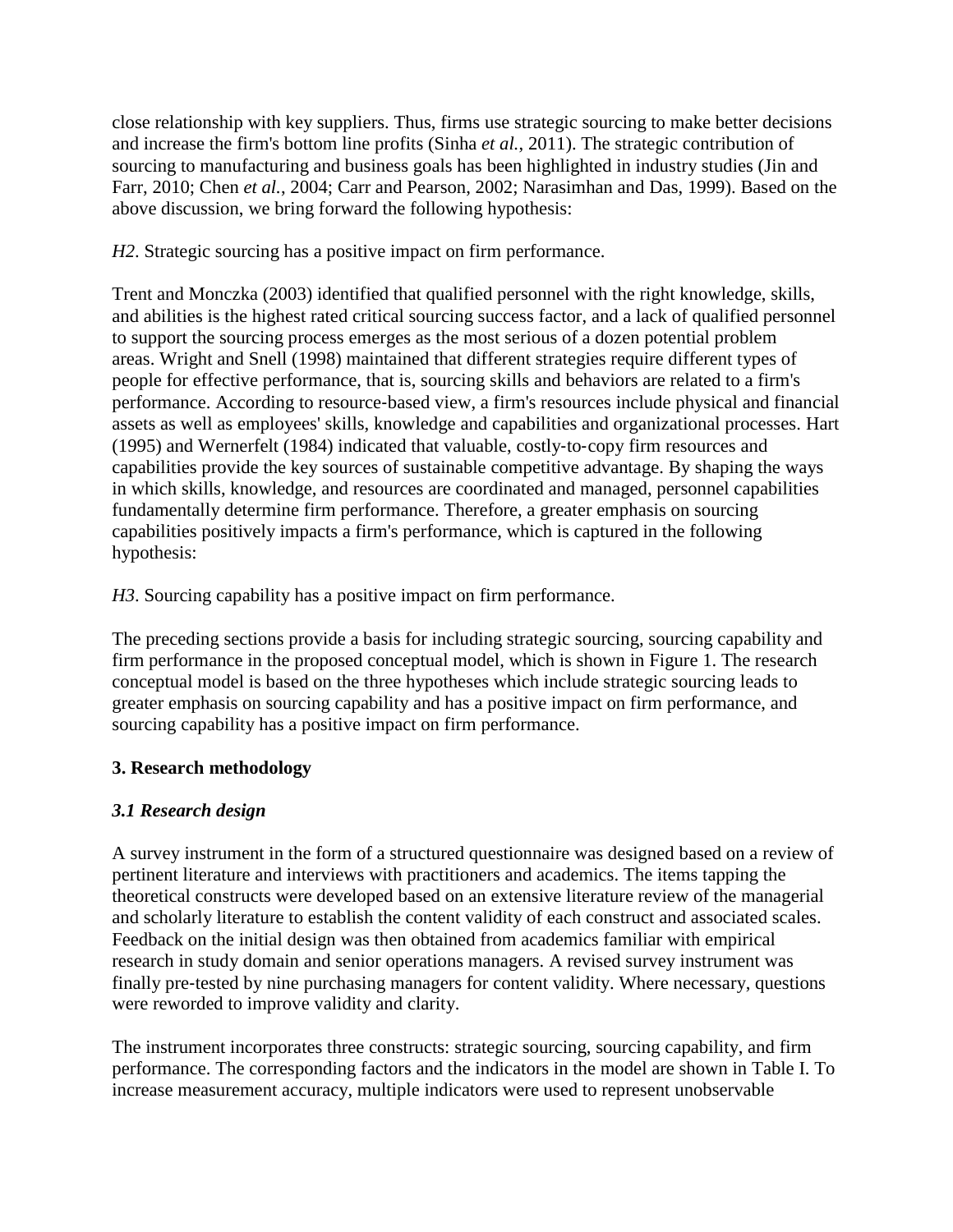constructs and existing scales were employed where possible. Specifically, the items of the strategic sourcing construct were determined using a synthesis of the items adopted in earlier studies (Chen *et al.*, 2004; Carr and Pearson, 1999, 2002; Carr and Smeltzer, 1999, 2000), consisting of three variables that address top management awareness and support, relationships development with key suppliers, and sourcing's active interaction with other functions. Sourcing capability construct was measured by employing Petersen *et al.*'s (2000) scale of business capabilities, including awareness of cross‐cultural business practices, managing international risk or uncertainty, knowledge of sourcing locations, and international negotiation skills and abilities. The measures of firm performance were based on previous studies (Chen *et al.*, 2004; Carr and Pearson, 2002; Tan *et al.*, 2002; Tracey and Tan, 2001; Carr and Smeltzer, 2000), including return on assets, profit margin and market share. Several demographic questions were also presented in the questionnaire to provide insights of the respondents' operations. All the questions were designed to be answered from the buyer's perspective, using a five-point Likerttype scale. For example, for performance measures, the directions instruct the respondent to base his/her answers on his/her firm's performance over the past three-year period using a Likert scale (1=decrease significantly … 5=increase significantly).



#### *3.2 Data collection*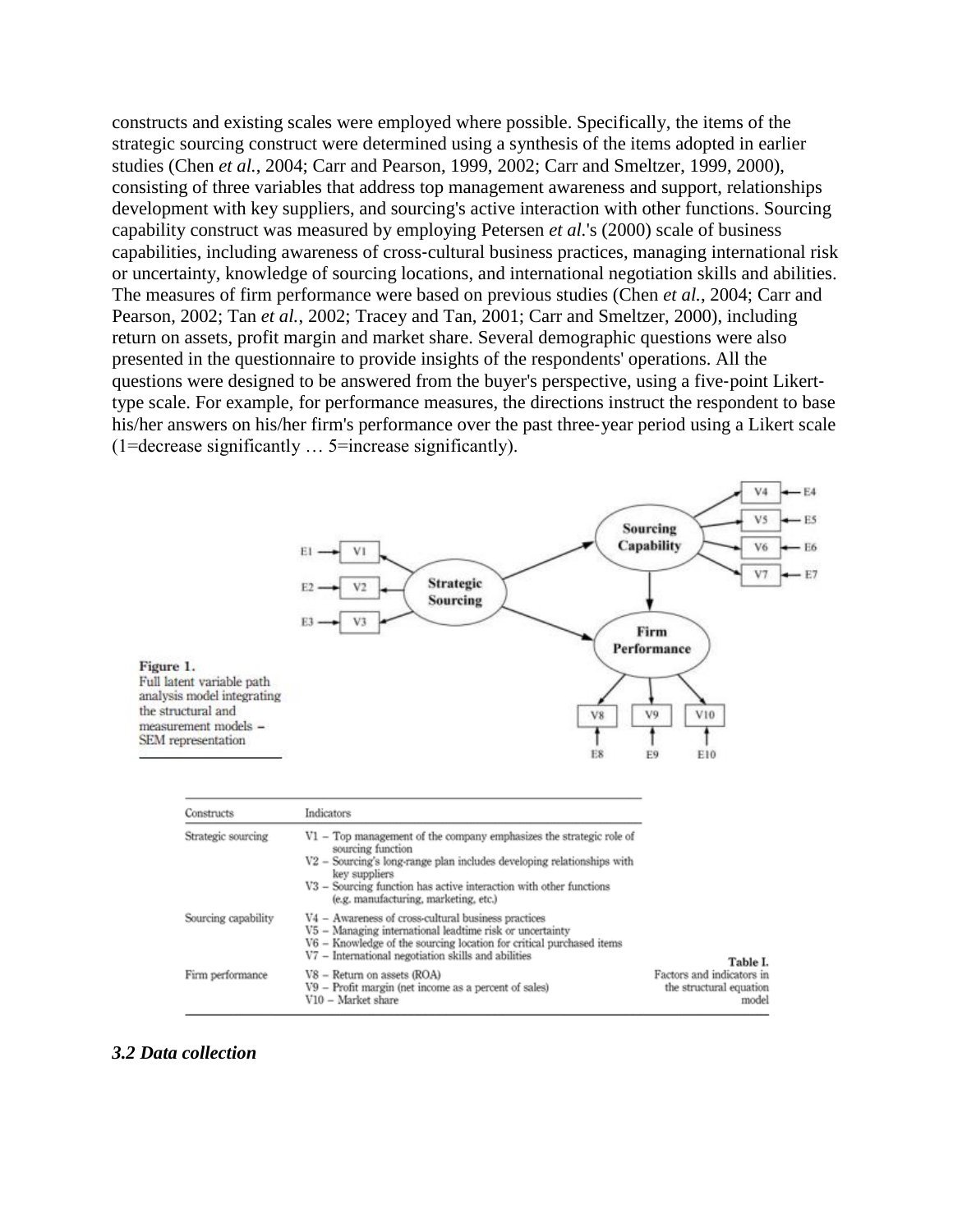The different industrial sectors in textile and apparel industry interconnect and are all components of textile and apparel supply chain. Therefore, in this study, mail survey was sent to a random sample of 660 firms in the US textile and apparel industry. All the recipients of the survey were selected by the researchers carefully and were believed by the researchers to be the most knowledgeable about sourcing of textile or apparel products for their companies, with titles such as purchasing/sourcing manager, director of purchasing, vice president of purchasing, supply chain manager, and vice president of materials management, etc. In the cover letter which was sent with each survey, the purpose of the survey was provided and this helped determine whether the respondent was appropriate for the survey; and moreover, the cover letter requested that the most appropriate professionals fill out the survey by stating "If you feel that you are not the most qualified individual at your company to fill out the survey, please forward this to that person and encourage him or her to complete the survey." Therefore, all the respondents were the key informants for the study; they are sourcing professionals, purchasing textiles and apparel products for their firms' business operations.

Data collection followed Dillman's (2000) "tailored survey methodology" to increase response rate. In all, one mailing, three follow-up telephone call contacts, and the corresponding follow-up replacement of research surveys by mailing or e-mailing were implemented for each company in order to help the researchers increase the response rate and know the real circumstance of the firms and the respondents. A total of 152 firms returned the surveys with indication of implementing global strategic sourcing practices. Therefore, this study focuses on analyzing these 152 firms.

A test for non‐response bias was performed at the conclusion of the data collection. A comparison was made between those respondents who responded immediately with those who responded after follow‐up steps were implemented. Univariate t‐tests were performed on the items included in the research model. The univariate t‐tests yielded no statistically significant difference among the early and late respondents, suggesting that non‐response bias was not a problem in this study.

# **4. Data analysis and results**

The analysis addresses the research questions by examining the relationships between strategic sourcing, sourcing capability and firm performance. The two-step structural equation modeling approach was used. Firstly, the measurement model was evaluated using confirmatory factor analysis to demonstrate adequate model fit and to ensure a satisfactory level of measure reliability and validity for the underlying variables and their respective factors in the model. Secondly, the structural model was tested to examine the research hypotheses. Analysis based on the maximum likelihood estimation method was carried out using LISREL 8.8 (Joreskog and Sorbom, 2006).

# *4.1 Demographic statistics*

The survey results show that for the 152 respondent firms, approximately 40.8 percent of responses came from textile industry, 40.1 percent from apparel manufacturers, and 18.4 percent from apparel retailers/wholesalers. The geographic areas of the 152 respondent firms were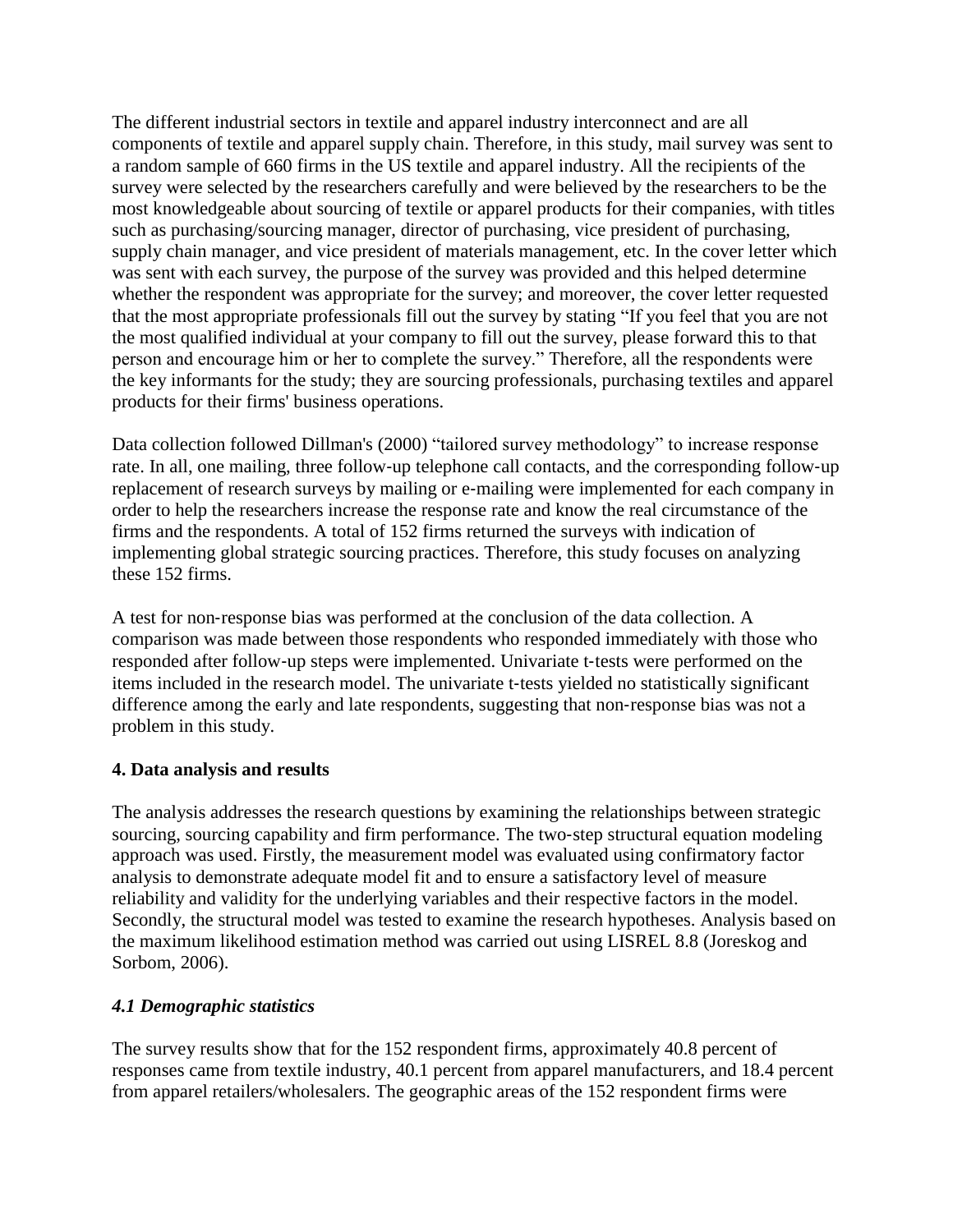widely across the 24 states in the US, with 43 firms from North Carolina, 22 from California, 14 from Georgia, and ten from Pennsylvania. The titles of the respondents are mainly director of purchasing/sourcing (28.3 percent), vice president of sourcing/purchasing, manufacturing, or logistics/operations (29.0 percent), CEO/president (12.5 percent), general manager (7.2 percent), supply chain manager (3.3 percent), and buyer/purchasing agent (5.9 percent). Table II shows the respondents profile based on the number of employees and the annual gross sales.

#### *4.2 Evaluation of the measurement model*

Of the 152 returned surveys, 146 contained completed responses and were used in structural equation modeling (SEM). Confirmatory factor analysis (CFA) was conducted using the measurement portion of the model, to examine the relationship between the indicator variables and their respective underlying factors. Table III shows the correlation matrix and the descriptive statistics of the variables used in the measurement model.

| Characteristics                                                                                                                                                            |                                                                                                            |                                                                                                                                                                                                       |                                                                                                         | Frequency                                                                       |                                                                                    |                                                            |                                                                        |                                          |                                             | Percentage                                                |                                                                                              |
|----------------------------------------------------------------------------------------------------------------------------------------------------------------------------|------------------------------------------------------------------------------------------------------------|-------------------------------------------------------------------------------------------------------------------------------------------------------------------------------------------------------|---------------------------------------------------------------------------------------------------------|---------------------------------------------------------------------------------|------------------------------------------------------------------------------------|------------------------------------------------------------|------------------------------------------------------------------------|------------------------------------------|---------------------------------------------|-----------------------------------------------------------|----------------------------------------------------------------------------------------------|
| Number of employees<br>Less than 100<br>100-249<br>250-499<br>500-1.000<br>Over 1,000<br>Missing                                                                           |                                                                                                            |                                                                                                                                                                                                       | 23<br>34<br>20<br>28<br>45<br>2                                                                         |                                                                                 |                                                                                    |                                                            |                                                                        |                                          | 15.1<br>22.4<br>13.2<br>18.4<br>29.6<br>1.3 |                                                           |                                                                                              |
| Annual gross sales (US\$)<br>Less than 5 million<br>5-24.9 million<br>25-49.9 million<br>50-99.9 million<br>100-500 million<br>Over 500 million<br><b>Missing</b><br>Total |                                                                                                            |                                                                                                                                                                                                       |                                                                                                         | 10<br>27<br>16<br>21<br>42<br>24<br>12<br>152                                   |                                                                                    |                                                            |                                                                        |                                          |                                             | 6.6<br>17.8<br>10.5<br>13.8<br>27.6<br>15.8<br>7.9<br>100 | Table II.<br>Profile of the respondent<br>firms                                              |
| <b>VAR</b>                                                                                                                                                                 | V1                                                                                                         | V2                                                                                                                                                                                                    | V3                                                                                                      | V4                                                                              | V <sub>5</sub>                                                                     | V6                                                         | V7                                                                     | V8                                       | V9                                          | V10                                                       |                                                                                              |
| V1<br>V <sub>2</sub><br>V3<br>V <sub>4</sub><br>V <sub>5</sub><br>V <sub>6</sub><br>V7<br>V8<br>V9<br>V10<br>Mean<br>SD<br>Notes:                                          | 1.000<br>0.622<br>0.419<br>0.286<br>$0.116*$<br>0.250<br>0.299<br>0.309<br>0.308<br>0.276<br>4.02<br>1.040 | 1.000<br>0.391<br>0.184<br>$0.144*$<br>0.270<br>0.163<br>0.233<br>0.221<br>0.278<br>4.27<br>1.046<br>"Indicates the correlation is <i>not</i> statistically significant at $p < 0.05$ : Valid $n=146$ | 1.000<br>0.243<br>0.123<br>$0.134$ <sup>*</sup><br>$0.153*$<br>0.203<br>0.179<br>0.175<br>4.40<br>0.914 | 1.000<br>0.471<br>0.548<br>0.632<br>0.165<br>0.179<br>$0.108*$<br>3.32<br>1.089 | 1.000<br>0.631<br>0.479<br>0.213<br>0.194<br>$0.155$ <sup>*</sup><br>3.99<br>1.030 | 1.000<br>0.624<br>0.267<br>0.232<br>0.178<br>4.00<br>0.902 | 1.000<br>$0.157$ <sup>*</sup><br>$0.158*$<br>$0.137*$<br>3.71<br>1.152 | 1.000<br>0.821<br>0.644<br>3.42<br>1.002 | 1.000<br>0.581<br>3.32<br>1.057             | 1.000<br>3.46<br>0.903                                    | Table III.<br>Correlation matrix and<br>descriptive statistics for<br>the manifest variables |

Notes: "Indicates the correlation is *not* statistically significant at  $p < 0.05$ ; Valid  $n=146$ 

In SEM, researchers are expected to report multiple measures of fit for assessing model fit (Hair *et al.*, 2009; Kelloway, 1998;Sharma, 1996). A satisfactory fit is achieved for the measurement model [The  $\chi^2$  (32)=37.38, non-significant ( $p$ =0.24); the root mean squared error of approximation (RMSEA)= $0.034$ ; the goodness-of-fit index (GFI)= $0.95$ ; non-normed fit index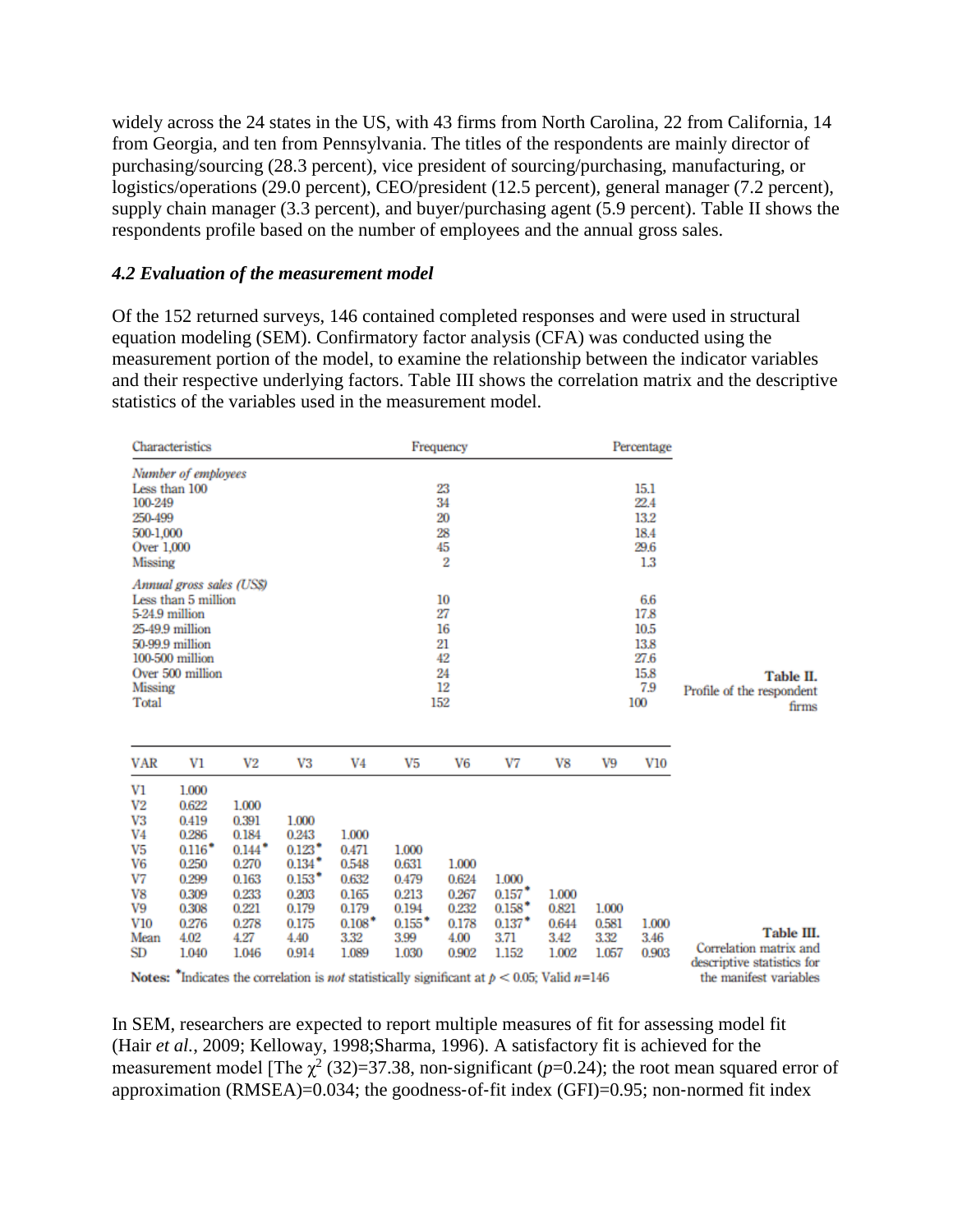$(NNFI)=0.99$ ; comparative fit index  $(CFI)=1.00$  (Table IV). All the fit indices indicate a very good fit for the measurement model.

Table V shows the factor loadings, standard errors, t-values, and the summary of the analysis of reliability in the measurement model. As can be seen from Table V, the t-values of all the path parameter estimates for each factor in the measurement model are greater than 2.0; therefore, all the path parameter estimates are statistically significant with  $p<0.05$ . Reliability for a composite trait or factor, considering the simultaneous error of all of the observed variables loading on that factor, is a consistency among the scales in their measurement for a latent construct. Highly reliable scales are strongly inter‐correlated, indicating that they are measuring the same latent concept (DeVellis, 2003). In the measurement model, reliability analysis was conducted to check and confirm internal consistency using the standardized reliability estimate (Sharma, 1996) and composite reliability coefficient (DeVellis, 2003) for a given construct. These two statistics are analogous.

Standardized reliability of the indicators of a given construct is given by (Sharma, 1996):

$$
\frac{(\sum_{i}^{p} \lambda_{ij})^{2}}{(\sum_{i}^{p} \lambda_{ij})^{2} + \sum_{i}^{p} V(\delta_{i})}
$$

where  $\lambda_{ij}$  is the loading of the *i*th variable on the *j*th construct,  $V(\delta_i)$  is the error variance for the *i*th variable, and *p* is the number of indicators of the *j*th construct. Completely standardized parameter estimates should be used in the above formula (Sharma, 1996).

The composite reliability coefficient is computed using the generalized Spearman‐Brown formula, which is shown as follows:

$$
\alpha=\frac{q\overline{r}}{1+(q-1)\overline{r}}
$$

| Fit indices for the measurement model                    | Value                   | Recommended value  |  |  |
|----------------------------------------------------------|-------------------------|--------------------|--|--|
| Chi-square (degree of freedom) $[\chi^2$ (df)] (p-value) | 37.38 (32) $(p = 0.24)$ | Non-sig $p$ -value |  |  |
| Root mean squared error of approximation (RMSEA)         | 0.034                   | $\leq 0.10$        |  |  |
| Goodness of fit index (GFI)                              | 0.95                    | $\geq 0.90$        |  |  |
| Normed fit index (NFI)                                   | 0.96                    | $\geq 0.90$        |  |  |
| Nonnormed fit index (NNFI)                               | 0.99                    | $\geq 0.90$        |  |  |
| Comparative fit index (CFI)                              | 1.00                    | $\geq 0.90$        |  |  |

Table IV. Fit evaluation of the measurement model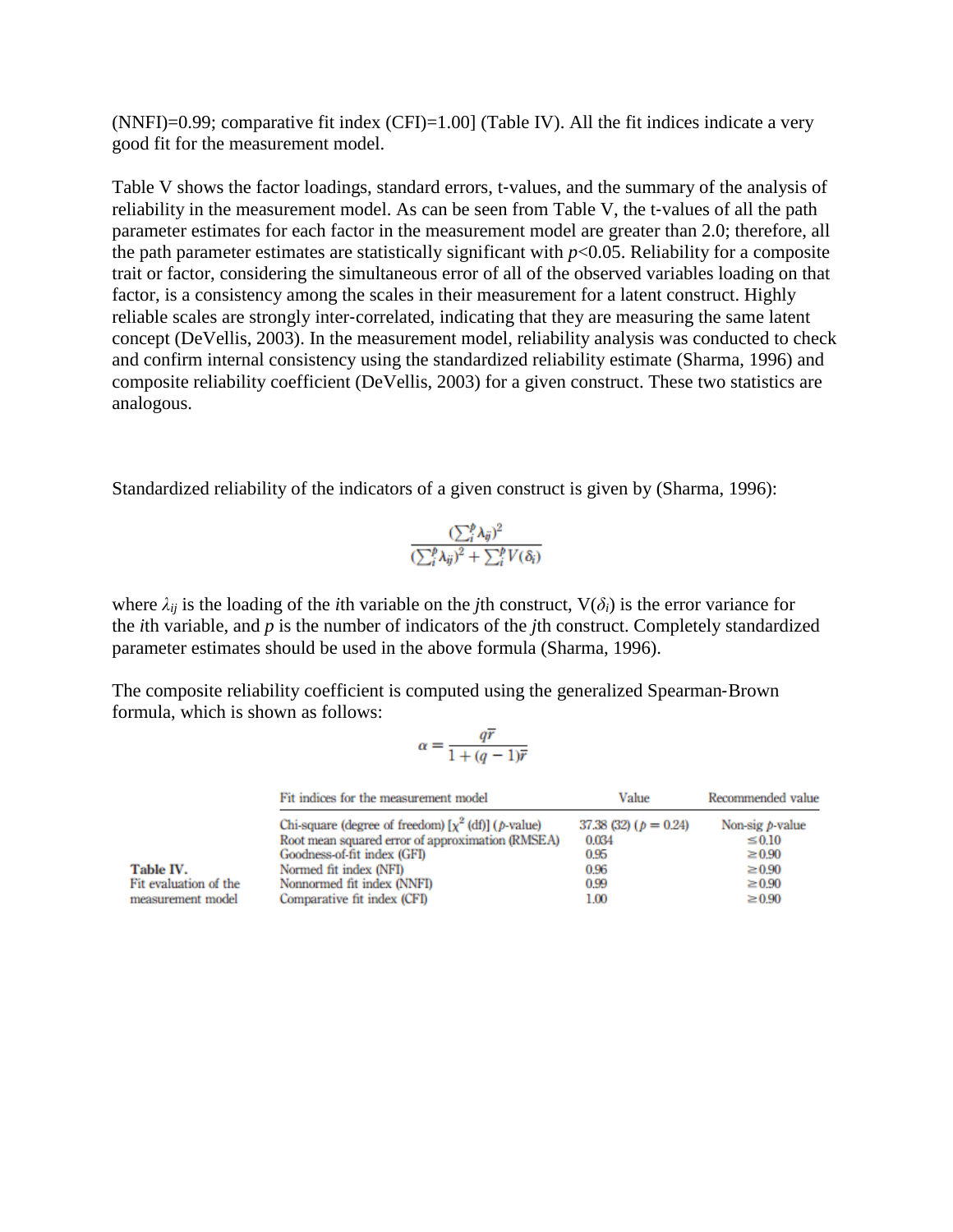|                                                  | Indicator variables and their<br>underlying factors | Factor<br>loading                                                                         | Standard<br>error | <i>t</i> -values | $R$ -square | Composite<br>reliability | Standardized<br>reliability |
|--------------------------------------------------|-----------------------------------------------------|-------------------------------------------------------------------------------------------|-------------------|------------------|-------------|--------------------------|-----------------------------|
|                                                  | Strategic sourcing                                  |                                                                                           |                   |                  |             | 0.752                    | 0.746                       |
|                                                  | V1                                                  | 0.88                                                                                      | 0.09              | 9.89             | 0.71        |                          |                             |
|                                                  | V2                                                  | 0.77                                                                                      | 0.09              | 8.66             | 0.54        |                          |                             |
|                                                  | V3                                                  | 0.47                                                                                      | 0.08              | 5.90             | 0.26        |                          |                             |
|                                                  | Sourcing capability                                 |                                                                                           |                   |                  |             | 0.840                    | 0.839                       |
|                                                  | V4                                                  | 0.79                                                                                      | 0.08              | 9.37             | 0.52        |                          |                             |
|                                                  | V <sub>5</sub>                                      | 0.71                                                                                      | 0.08              | 8.79             | 0.47        |                          |                             |
|                                                  | V6                                                  | 0.74                                                                                      | 0.07              | 11.15            | 0.68        |                          |                             |
|                                                  | V7                                                  | 0.89                                                                                      | 0.09              | 10.29            | 0.60        |                          |                             |
| Table V.                                         | Firm performance                                    |                                                                                           |                   |                  |             | 0.875                    | 0.874                       |
| Factor loadings, standard                        | V8                                                  | 0.95                                                                                      | 0.07              | 14.05            | 0.89        |                          |                             |
| errors, <i>t</i> -values,                        | V9                                                  | 0.92                                                                                      | 0.07              | 12.38            | 0.75        |                          |                             |
| R-squares and reliability<br>coefficients in the | <b>V10</b>                                          | 0.61                                                                                      | 0.07              | 9.00             | 0.46        |                          |                             |
| measurement model                                |                                                     | Notes: All <i>t</i> -values are statistically significant at $p < 0.05$ ; Valid $n = 146$ |                   |                  |             |                          |                             |

where  $r<sup>-</sup>$  is the average reliability coefficient computed across the observed measures and q is the number of measures loading on the composite trait (DeVellis, 2003).

As shown in Table V, all the reliability coefficients are above the threshold 0.60 which DeVellis (2003) recommended and the acceptable guideline 0.70 which Nunnally (1978) suggested. For each factor, all the t-values of the factor loadings are statistically significantly different from zero (see Table V), and each loading is in the anticipated direction and magnitude. Thus, convergent validity is established since all indicators are effectively measuring the same construct. Discriminant validity is shown by the confidence interval of two standard errors around the correlation for each respective pair of factors. None of the confidence intervals include 1.0; therefore, discriminant validity was established (see Table VI). Thus, the measurement model is adequate for the testing the proposed structural model.

# *4.3 The structural model*

Table VII presents the fit indices for the structural model. A satisfactory fit is achieved for the structural model [The  $\chi^2$  (32)=37.38, non-significant ( $p$ =0.24); the root mean squared error of approximation (RMSEA)=0.034; the goodness‐of‐fit index (GFI)=0.95; non‐normed fit index (NNFI)=0.99; comparative fit index (CFI)=1.00].

Figure 2 shows the results of structural equation modeling. There are two positive and statistically significant paths (strategic sourcing – sourcing capability; strategic sourcing – firm performance), and one positive but statistically non‐significant path (sourcing capability – firm performance). The first hypothesis (*H1*), strategic sourcing positively leads to greater emphasis on sourcing capability, is supported (path coefficient=0.34, *t*=3.54, *p*<0.05). The second hypothesis (*H2*), strategic sourcing has a positive impact on firm performance, is supported (path coefficient=0.35,  $t=3.12$ ,  $p<0.05$ ). The third hypothesis (*H3*), sourcing capability has a positive impact on firm performance, is not strongly supported (path coefficient=0.20,  $t=1.67$ ) at  $p<0.05$ .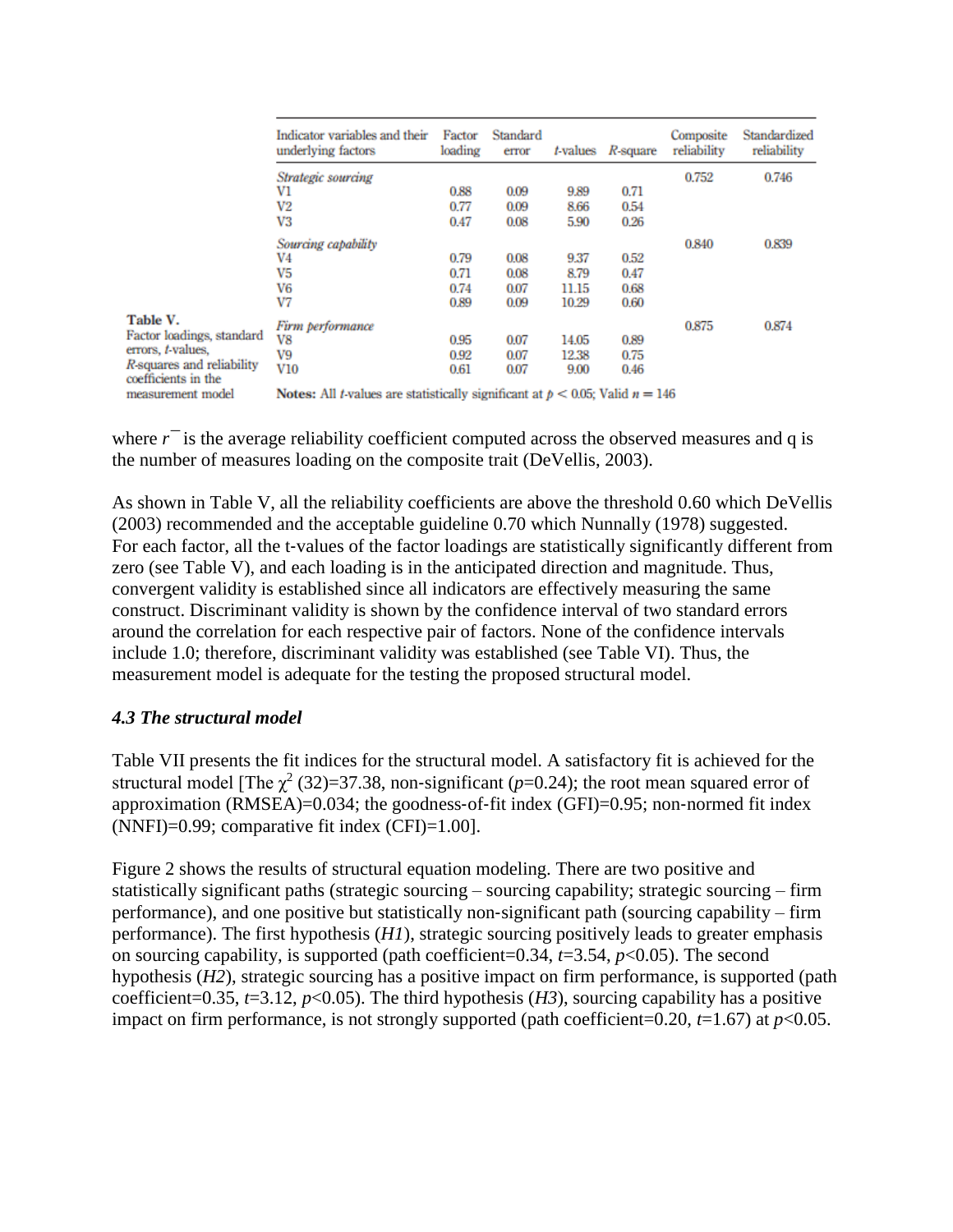

## **5. Discussion**

The study contributes to our understanding of strategic sourcing using empirical data from the US textile and apparel industry to investigate the relationships between strategic sourcing, sourcing capability, and firm performance by structural equation modeling methodology.

There is statistically significant evidence that supports the research hypothesis *H1*, indicating that strategic sourcing leads to greater emphasis on sourcing capability, including awareness of cross‐cultural business practices, knowledge of the sourcing location for critical purchased items, international negotiation skills and abilities, and managing international leadtime risk or uncertainty. Strategic sourcing increases the importance of sourcing manager's business capability in handling and controlling international business activities and cross‐cultural awareness. This research supports the notion that companies that have developed and implemented strategic sourcing are more likely to put greater emphasis on developing the sourcing manager's business capability necessary for effective strategic sourcing. This study supports previous study (Petersen *et al.*, 2000).

There is statistically significant evidence that supports the research hypothesis *H2*, indicating that strategic sourcing positively impacts the firm's performance by adding value to the firm. The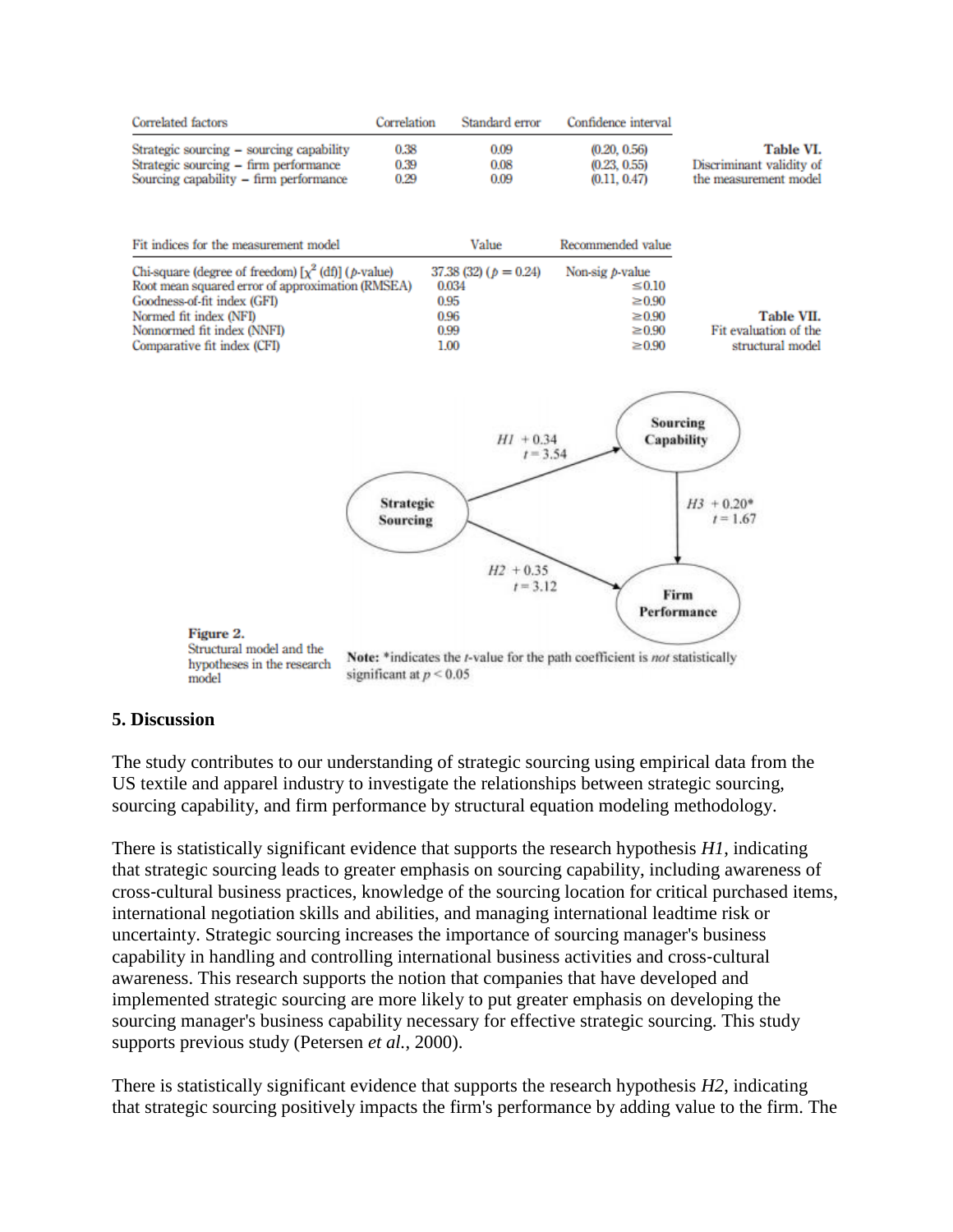strategic sourcing, which includes developing relationships with key suppliers in sourcing's long‐ range plan, being emphasized by company's top management, and having active interaction with other functions (e.g. manufacturing, marketing, customer services, etc.) to support the company's overall strategies, leads to improvements in the firm's performance. There have been some reports showing that integrating sourcing into strategic planning leads to higher business performance (González‐Benito, 2010, 2007; Chen *et al.*, 2004; Carr and Pearson, 2002, 1999; Narasimhan and Das, 1999). This study supports previous research concerning strategic sourcing and its relationship with firm performance.

However, the third hypothesis (*H3*), sourcing capability has a positive impact on firm performance, was not strongly supported. The path in the model between sourcing capability and firm performance is positive, but not statistically significant at  $p<0.05$  (path coefficient=0.20, *t*=1.67). There is some evidence that sourcing capability has positive impact on firm performance, but the evidence is not strong enough. This is quite contrary to our expectation. One plausible explanation for this result might be that firms try to achieve better performance in any business environment by all kinds of means. It is not clear whether the firm's current performance result from sourcing capability or other functions. Another possible explanation may be many firms do not emphasize, develop or cultivate sourcing capability to a great extent that can lead to better business performance. In today's volatile domestic and global markets, the US textile and apparel firms may struggle for the survival in business. Although the firm regards those capabilities very important, the firm may not have appropriate organization structure, resources or human resource policies to truly develop and cultivate sourcing capability that is necessary for effective strategic sourcing implementation. It is also possible that smaller companies do not devote much to developing purchasing personnel's sourcing capability. Future research needs to further examine this relationship.

# **6. Implications and conclusions**

## *6.1 Implications*

Sourcing is becoming sophisticated and is evolving into a strategic and global process for organizing and fine‐tuning the textile and apparel supply chain, which in turn is changing the way firms think about their organizations, their supply chain partners, and their competitive positions. The purpose of this study is to investigate the effect of strategic sourcing on sourcing capability and firm performance. The linkages between strategic sourcing, sourcing capability and firm performance are worthy of research to the field of strategic management and operations management research. The results demonstrate the significant role that strategic sourcing plays in firm's business operations. Our analysis results add to the evidence supporting strategic sourcing as an important construct in supply chain management research.

The US textile and apparel industry is global, complex and diverse; therefore, the findings from this research using large‐scale survey should have broad implications for US textile and apparel firms. From a manager's perspective, as demonstrated in the study, strategic oriented sourcing clearly plays a vital role in the US textile and apparel firms. When a firm is involved in strategic sourcing, top management of the company views sourcing as an important resource of the firm and emphasizes the proactive and strategic role of sourcing function; sourcing's long‐range plan includes developing relationships with key suppliers; sourcing function is treated as an equal to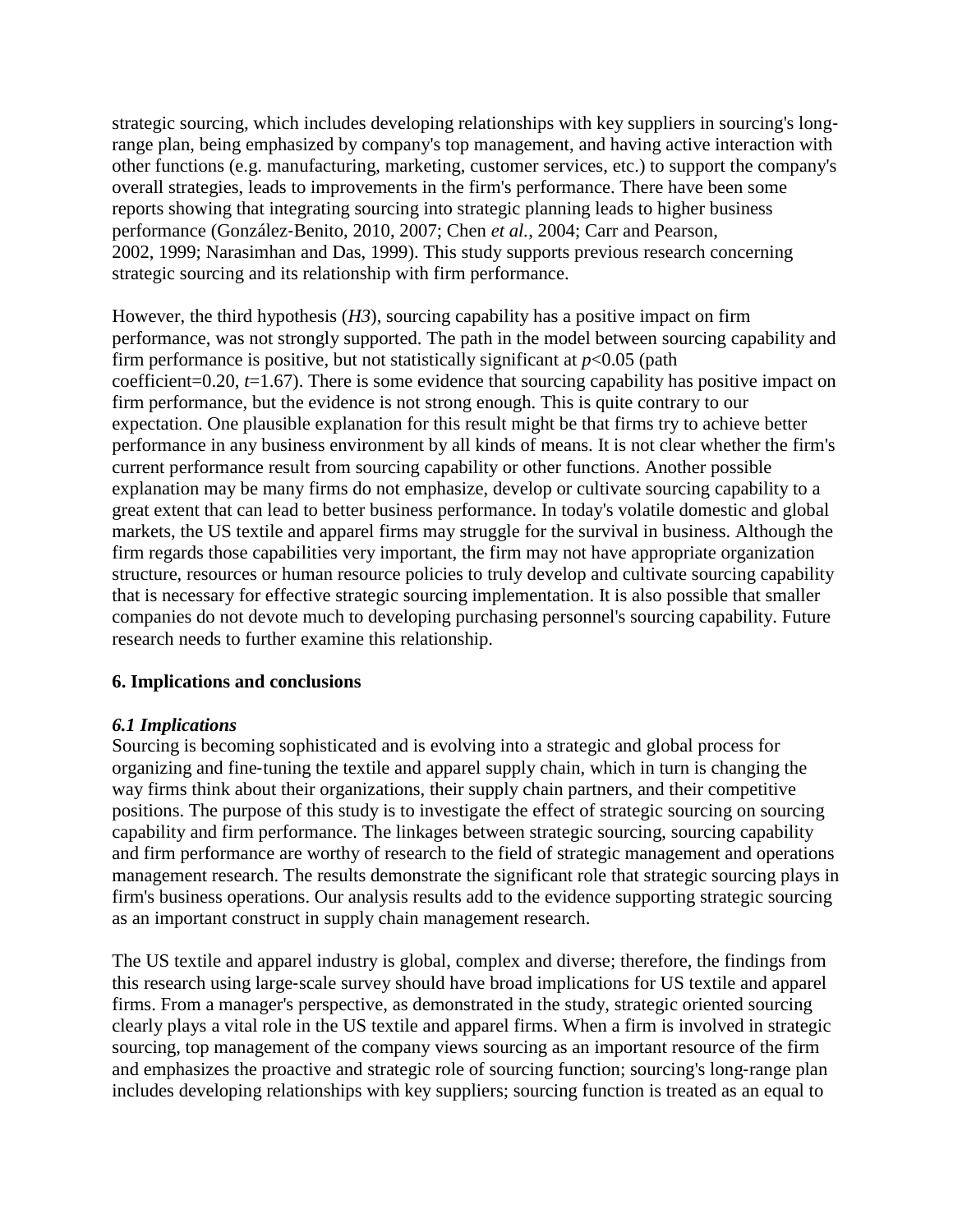other major functions in the firm and has active interaction with other functions (e.g. manufacturing, marketing, etc.). As more and more firms in the US textile and apparel industry are actively involved in global market, due to the fact that buyers, merchandising managers, and private label developers for textile and apparel products face the cultural, social, economic, legal, and political challenges when sourcing products overseas, strategic sourcing entails forward‐ thinking and results in the increasing importance of sourcing professionals' sourcing capability. It is imperative for textile and apparel industrial practitioners to realize that firms need to put greater emphasis on developing sourcing manager's business capabilities by providing adequate resources, trainings and support to enhance sourcing manager's knowledge, skills and capabilities in managing the global textile and apparel supply network, specifically including cross‐cultural awareness, knowledge of the sourcing locations, international negotiation skills and abilities, and capability of managing international lead time risk or uncertainty. It is important for textile and apparel industrial professionals to recognize that there are benefits associated with implementing strategic sourcing. As the study results show, strategic sourcing improves the firm performance in terms of return on assets, profit margin, and market share. The study provides some support for the effect of sourcing capability on firm performance, even though the support from our data is not statistically significant at the 5 percent level. This may represent an opportunity for sourcing professionals to strengthen in their future business strategy, indicating that firms need to commit resources to fully utilize those sourcing capabilities for enhancing firm performance.

## *6.2 Conclusions*

The empirical research reported here contributes to our understanding of strategic sourcing and its impacts using data from the US textile and apparel industry and structural equation modeling. Strategic sourcing, which is characterized by top management support, relationships development with key suppliers, and sourcing's active interaction with other functions, lays greater emphasis on building sourcing capability including awareness of cross-cultural business practices, managing international risk or uncertainty, knowledge of sourcing locations, and international negotiation skills and abilities. Strategic sourcing leads to improved firm performance by increasing firm's return on assets, profit margin and market share. The research findings may benefit textile and apparel firms to realize the linkages between strategic sourcing, sourcing capability, and firm performance, and to appreciate the importance and contributions of strategic sourcing.

At this point, it is important to acknowledge limitations of the study that may provide opportunities for future research. First, the items for measuring the constructs in the model need to be further refined and new items may need to be added or developed to capture the concepts precisely. For example, the measurements of strategic sourcing, sourcing capability and firm performance in this paper are adopted from previous research. The items might not fully tap the constructs of strategic sourcing, sourcing capability and firm performance, warranting future research needed to develop and define strategic sourcing, sourcing capability, and corresponding firm performance comprehensively. Second, this study employs the subjective measures for firm performance. In the interests of obtaining a higher response rate and remaining within budgetary constraints, the use of single informants was necessary in this study. Single informants have been used extensively in management research and are considered a reliable source when the informant is the top management in the firm (BarNir and Smith, 2002). However, we realize that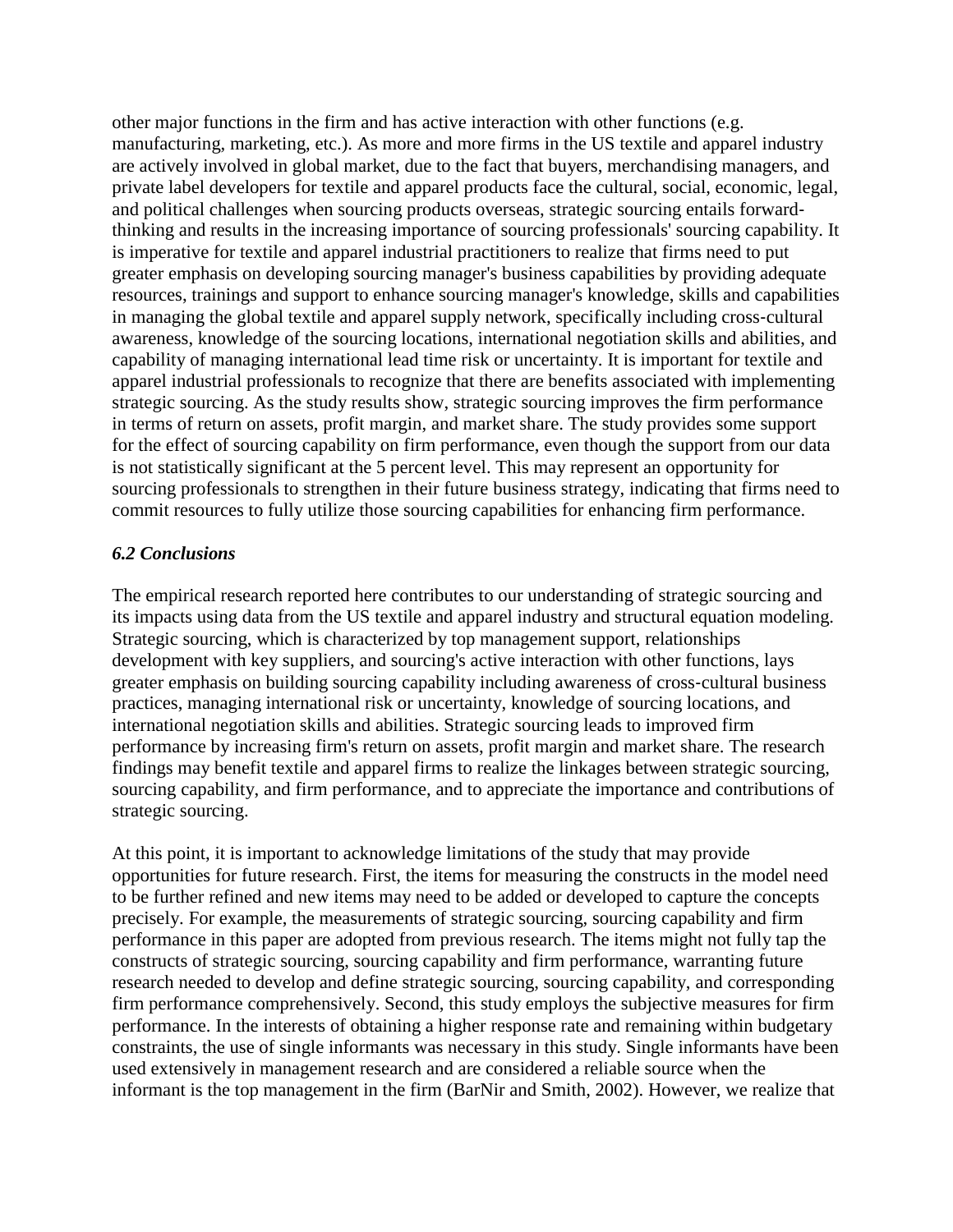one possible limitation related to these subjective measures is that we only have one informant from each firm, which is also one of the usual limitations of survey research. Third, the current domestic and global economic environment in which the US textile and apparel business operates is constantly fluctuating. Therefore, other factors not included in the model may contribute to the interpretation of the relationships in the model, especially the relationship between sourcing capability and firm performance. Fourth, the US textile and apparel industry includes many small and medium sized companies (US Small Business Administration (SBA), 2012; Dickerson, 1999); therefore, future research should attempt to use a larger sample of different sizes of firms to assess the impact of firm size on the significance of relationships in the structural model. Future follow‐up survey research and case studies may be needed to extend this work to gain deeper insights about the impact of firm size on strategic sourcing issues. Finally, another limitation of this research concerns the sample population. The results of this study are only generalizable to firms in the US textile and apparel industry. Although the US textile and apparel industry has been deemed prime exemplifier of globalization, future study of other industries needs to be done to validate the relationships in the model. For example, a crossindustry comparison would help to identify any variance between industries such as differences between manufacturing versus services, or between relatively stable industries and more dynamic ones.

#### **References**

1. Abernathy, F.H., Volpe, A. and Weil, D. (2006), "*The future of the apparel and textile industries: prospects and choices for public and private actors*", *Environment and Planning A*, Vol. 38 No. 12, pp. 2207‐32.

2. Åkesson, J., Jonsson, P. and Edanius‐Hällås, R. (2007), "*An assessment of sourcing strategies in the Swedish apparel industry*", *International Journal of Physical Distribution & Logistics Management*, Vol. 37 No. 9, pp. 740‐62.

3. BarNir, A. and Smith, K.A. (2002), "*Interfirm alliances in the small business: the role of social networks*",*Journal of Small Business Management*, Vol. 40 No. 3, pp. 219‐32.

4. Barney, J. (1991), "*Firm resources and sustained competitive advantage*", *Journal of Management*, Vol. 17 No. 1, pp. 99‐120.

5. Barney, J. (1996), "*The resource*‐*based theory of the firm*", *Organization Science*, Vol. 7 No. 5, pp. 469‐76.

6. Barney, J. and Hesterly, W.S. (2010), *Strategic Management and Competitive Advantage: Concepts and Cases*, 3rd ed., Pearson‐Prentice Hall, Upper Saddle River, NJ.

7. Bruce, M. and Daly, L. (2011), "*Adding value: challenges for UK apparel supply chain management – a review*", *Production Planning & Control: The Management of Operations*, Vol. 22 No. 3, pp. 210‐20.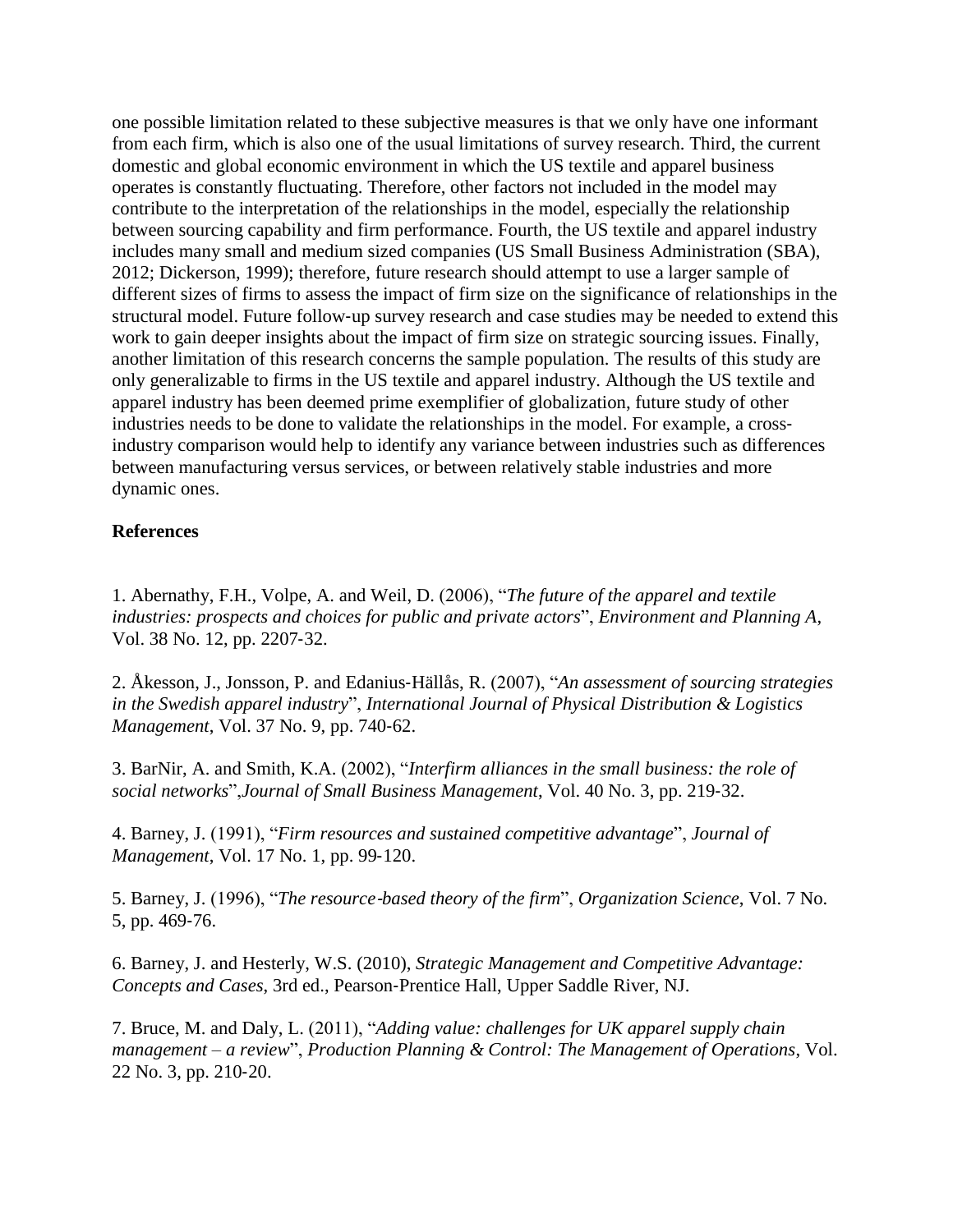8. Caloghirou, Y., Protogerou, A., Spanos, Y. and Papagiannakis, L. (2004), "*Industry*‐*versus firm*‐*specific effects on performance: contrasting SMEs and large*‐*sized firms*", *European Management Journal*, Vol. 22 No. 2, pp. 231‐43.

9. Carr, A.S. and Pearson, J.N. (1999), "*Strategically managed buyer*‐*supplier relationships and performance outcomes*", *Journal of Operations Management*, Vol. 17 No. 5, pp. 497‐519.

10. Carr, A.S. and Pearson, J.N. (2002), "*The impact of purchasing and supplier involvement on strategic purchasing and its impact on firm's performance*", *International Journal of Operations & Production Management*, Vol. 22 No. 9, pp. 1032‐53.

11. Carr, A.S. and Smeltzer, L.R. (1999), "*The relationship among purchasing benchmarking, strategic purchasing, firm performance, and firm size*", *Journal of Supply Chain Management*, Vol. 35 No. 4, pp.51‐60.

12. Carr, A.S. and Smeltzer, L.R. (2000), "*An empirical study of the relationships among purchasing skills and strategic purchasing, financial performance, and supplier responsiveness*", *Journal of Supply Chain Management*, Vol. 36 No. 3, pp. 40‐54.

13. Chandra, C. and Kumar, S. (2000), "*Supply chain management in theory and practice: a passing fad or a fundamental change?*", *Industrial Management & Data Systems*, Vol. 100 No. 3, pp. 100‐14.

14. Chen, I.J., Paulraj, A. and Lado, A.A. (2004), "*Strategic purchasing, supply management, and firm performance*", *Journal of Operations Management*, Vol. 25 No. 5, pp. 505‐23.

15. Chopra, S. and Meindl, P. (2010), *Supply Chain Management: Strategy, Planning, and Operation*, 4th ed., Pearson‐Prentice Hall, Upper Saddle River, NJ.

16. Conner, K.R. (1991), "*A historical comparison of resource*‐*based theory and five schools of thought within industrial organization economics: do we have a new theory of the firm?*", *Journal of Management*, Vol. 17 No. 1, pp. 121‐54.

17. DeVellis, R.F. (2003), *Scale Development: Theory and Applications*, 2nd ed., Sage Publications,Thousand Oaks, CA.

18. Dickerson, K.G. (1999), *Textiles and Apparel in the Global Economy*, 3rd ed., Pearson‐ Prentice Hall,Upper Saddle River, NJ.

19. Dillman, D.A. (2000), *Mail and Internet Surveys: The Tailored Design Method*, 2nd ed., John Wiley & Sons, New York, NY.

20. Dobrzykowski, D.D., Tran, O. and Tarafdar, M. (2010), "*Value co*‐*creation and resource based perspectives for strategic sourcing*", *Strategic Outsourcing: An International Journal*, Vol. 3 No. 2, pp.106‐27.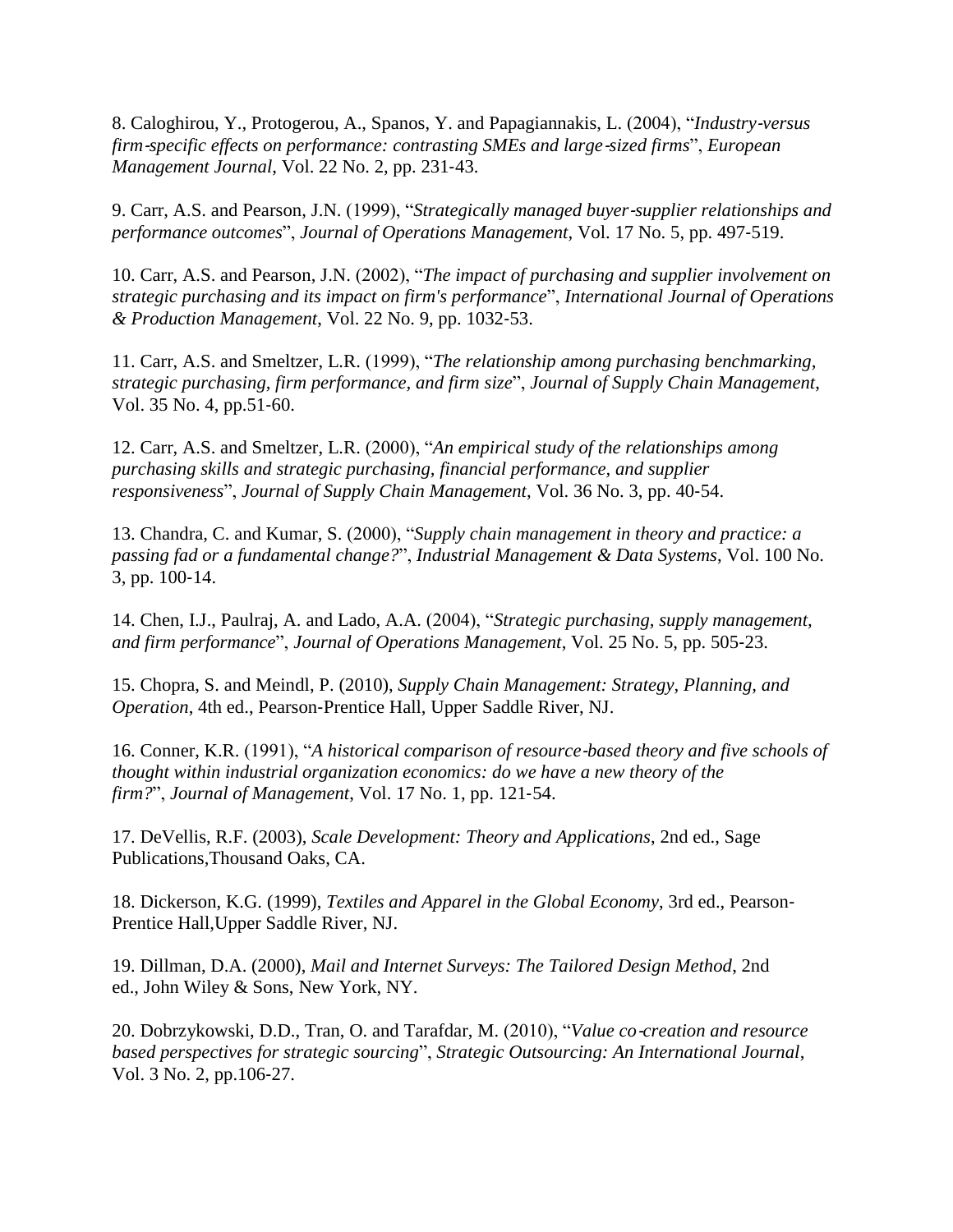21. Eltantawy, R. (2008), "*Supply management contribution to channel performance: a top management perspective*", *Management Research News*, Vol. 31 No. 3, pp. 152‐68.

22. Fawcett, S.E., Magnan, G.M. and McCarter, M.W. (2008), "*Benefits, barriers, and bridges to effective supply chain management*", *Supply Chain Management: An International Journal*, Vol. 13 No. 1, pp.35‐48.

23. Gereffi, G. (1999), "*International trade and industrial upgrading in the apparel commodity chain*", *Journal of International Economics*, Vol. 48 No. 1, pp. 37‐70.

24. Gereffi, G. and Memedovic, O. (2003), *The Global Apparel Value Chain: What Prospects for Upgrading by Developing Countries?*, United Nations Industrial Development Organization (UNIDO), Vienna.

25. Giunipero, L., Handfield, R.B. and Eltantawy, R. (2006), "*Supply management's evolution: key skill sets for the supply manager of the future*", *International Journal of Operations & Production Management*, Vol. 26 No. 7, pp. 822‐44.

26. Giunipero, L.C., Hooker, R.E., Joseph‐Matthews, S., Yoon, T.E. and Brudvig, S. (2008), "*A decade of SCM literature: past, present and future implications*", *Journal of Supply Chain Management*, Vol. 44 No. 4, pp. 66‐86.

27. González‐Benito, J. (2007), "*A theory of purchasing's contribution to business performance*", *Journal of Operations Management*, Vol. 25 No. 4, pp. 901‐17.

28. González‐Benito, J. (2010), "*Supply strategy and business performance: an analysis based on the relative importance assigned to generic competitive objectives*", *International Journal of Operations & Production Management*, Vol. 30 No. 8, pp. 774‐97.

29. Gottfredson, M., Puryear, R. and Phillips, S. (2005), "*Strategic sourcing: from periphery to the core*",*Harvard Business Review*, Vol. 83 No. 2, pp. 132‐9.

30. Hair, J.F., Black, W.C., Babin, B.J. and Anderson, R.E. (2009), *Multivariate Data Analysis*, 7th ed.,Prentice Hall‐Pearson Education, Upper Saddle River, NJ.

31. Handfield, R.B. and Nichols, E.L. (2004), "*Key issues in global supply base management*", *Industrial Marketing Management*, Vol. 33 No. 1, pp. 29‐35.

32. Hart, S.L. (1995), "*A natural*‐*resource*‐*based view of the firm*", *The Academy of Management Review*, Vol. 20 No. 4, pp. 986‐1014.

33. Jin, B. (2004), "*Achieving an optimal global versus domestic sourcing balance under demand uncertainty*", *International Journal of Operations & Production Management*, Vol. 24 No. 12, pp.1292-305.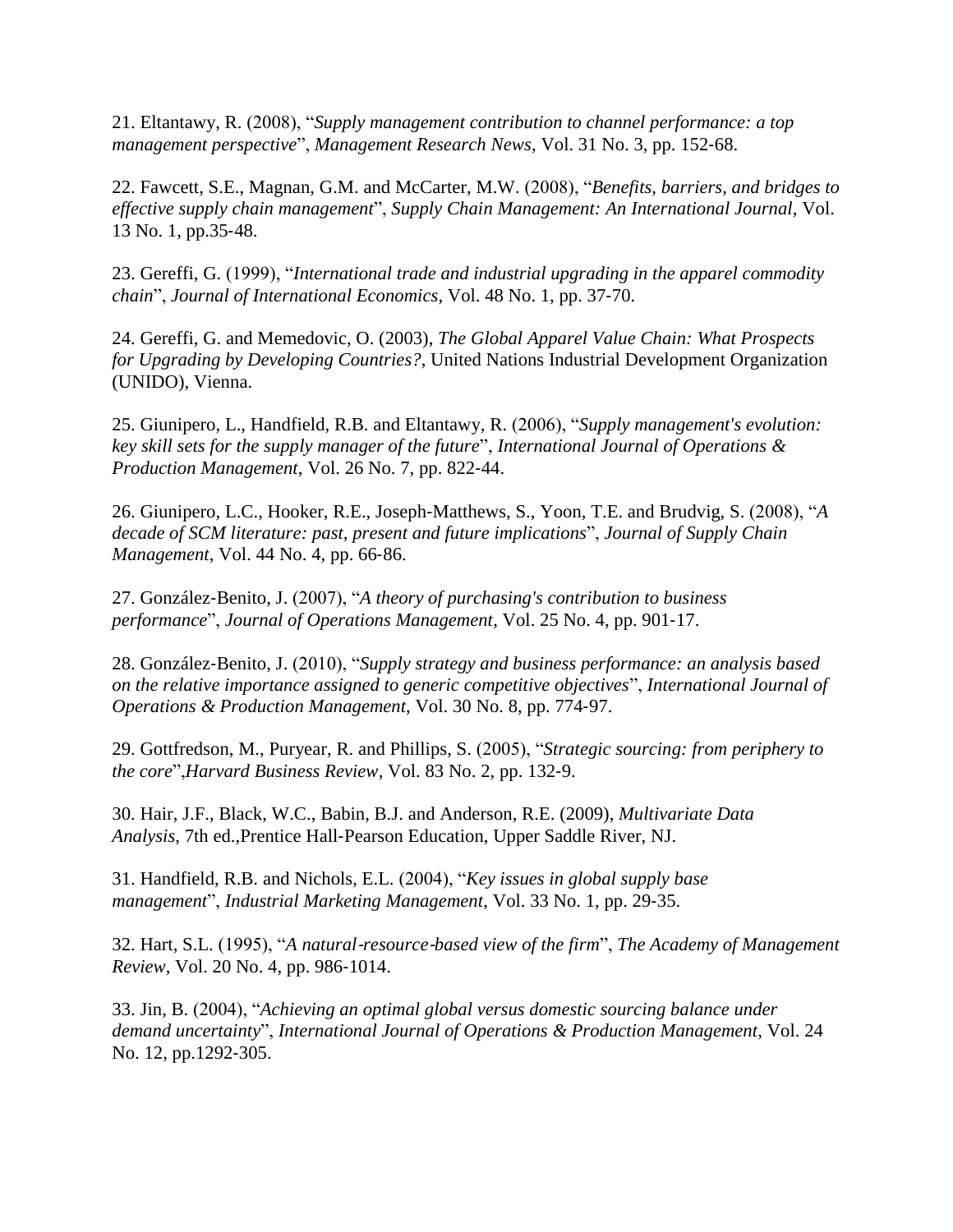34. Jin, B. and Farr, C.A. (2010), "*Supplier selection criteria and perceived benefits and challenges of global sourcing apparel firms in the United States*", *Family and Consumer Sciences Research Journal*, Vol. 39 No. 1, pp. 31‐44.

35. Joreskog, K.G. and Sorbom, D. (2006), *LISREL 8.8 for Windows*, Scientific Software International,Lincolnwood, IL.

36. Jørgensen, C. (2010), "*Offshore supplier relations: knowledge integration among small businesses*",*Strategic Outsourcing: An International Journal*, Vol. 3 No. 3, pp. 192‐210.

37. Kang, M., Wu, X. and Hong, P. (2009), "*Strategic outsourcing practices of multi*‐*national corporations (MNCs) in China*", *Strategic Outsourcing: An International Journal*, Vol. 2 No. 3, pp. 240‐56.

38. Kelloway, E.K. (1998), *Using LISREL for Structural Equation Modeling: A Researcher's Guide*, Sage Publications, Thousand Oaks, CA.

39. Kim, S.W. (2009), "*An investigation on the direct and indirect effect of supply chain integration on firm performance*", *International Journal of Production Economics*, Vol. 119 No. 2, pp. 328‐46.

40. Kocabasoglu, C. and Suresh, N.C. (2006), "*Strategic sourcing: an empirical investigation of the concept and its practices in US manufacturing firms*", *Journal of Supply Chain Management*, Vol. 42 No. 2, pp.4‐16.

41. Kumar, S. and Arbi, A.S. (2008), "*Outsourcing strategies for apparel manufacture: a case study*", *Journal of Manufacturing Technology Management*, Vol. 19 No. 1, pp. 73‐91.

42. Kumar, S. and Schmitz, S. (2011), "*Managing recalls in a consumer product supply chain – root cause analysis and measures to mitigate risks*", *International Journal of Production Research*, Vol. 49 No. 1, pp. 235‐53.

43. Kumar, S., Kwong, A. and Misra, C. (2009), "*Risk mitigation in offshoring of business operations*",*Journal of Manufacturing Technology Management*, Vol. 20 No. 4, pp. 442‐59.

44. Lao, Y., Hong, P. and Rao, S.S. (2010), "*Supply management, supply flexibility and performance outcomes: an empirical investigation of manufacturing firms*", *Journal of Supply Chain Management*, Vol. 46 No. 3, pp. 6‐22.

45. MacCarthy, B.L. and Jayarathne, P.G.S.A. (2012), "*Sustainable collaborative supply networks in the international clothing industry: a comparative analysis of two retailers*", *Production Planning & Control*, Vol. 23 No. 4, pp. 252‐68.

46. Mehra, S. and Inman, R.A. (2004), "*Purchasing management and business competitiveness in the coming decade*", *Production Planning & Control: The Management of Operations*, Vol. 15 No. 7, pp.710‐8.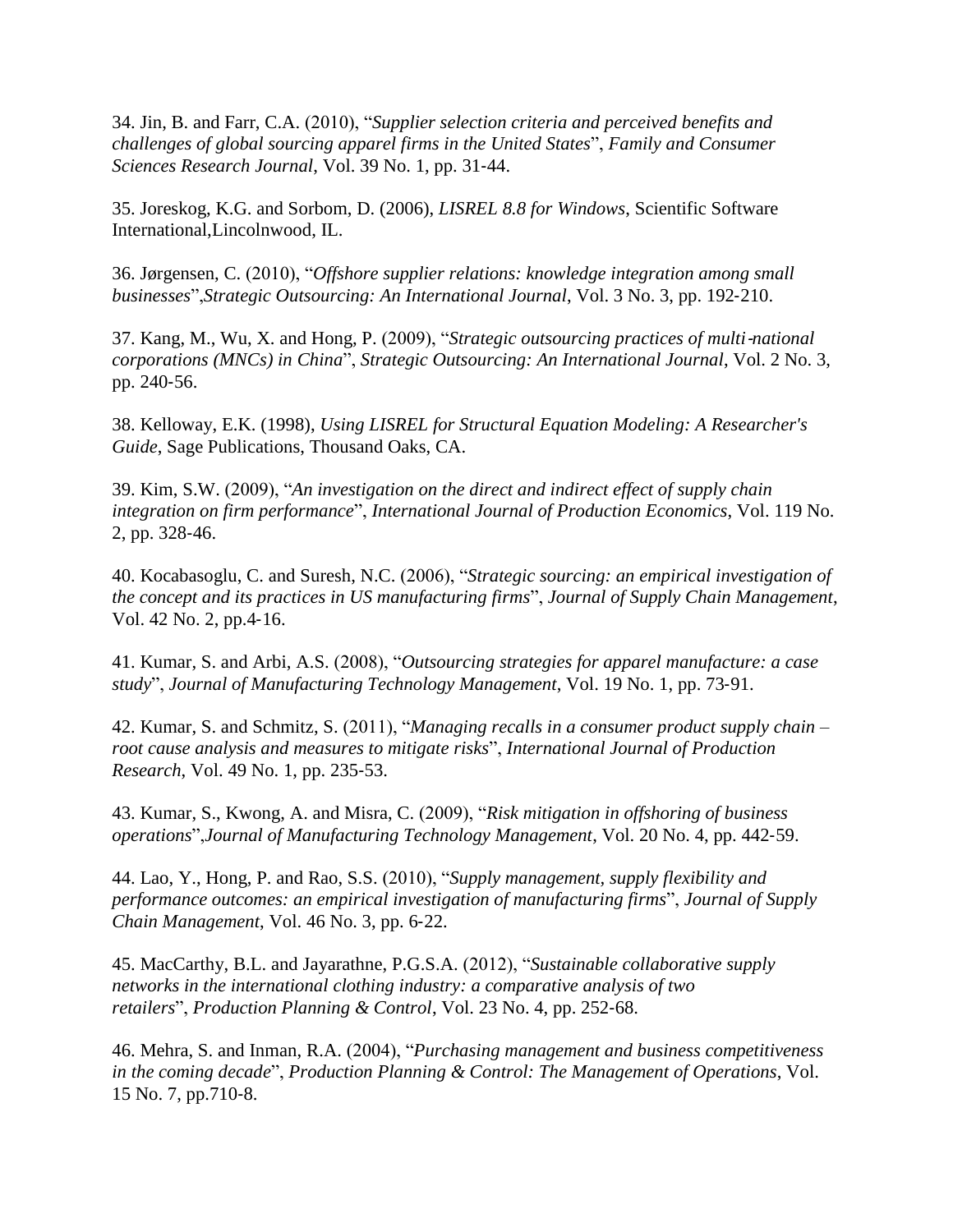47. Narasimhan, R. and Das, A. (1999), "*An empirical investigation of the contribution of strategic sourcing to manufacturing flexibilities and performance*", *Decision Sciences*, Vol. 30 No. 3, pp. 683‐718.

48. Nunnally, J.C. (1978), *Psychometric Theory*, 2nd ed., McGraw‐Hill, New York, NY.

49. Oh, J. and Rhee, S.‐K. (2008), "*The influence of supplier capabilities and technology uncertainty on manufacturer*‐*supplier collaboration: a study of the Korean automotive industry*", *International Journal of Operations & Production Management*, Vol. 28 No. 6, pp. 490‐517.

50. Paulraj, A. and Chen, I.J. (2007), "*Environmental uncertainty and strategic supply management: a resource dependence perspective and performance implications*", *Journal of Supply Chain Management*, Vol. 43 No. 3, pp. 29‐42.

51. Petersen, K.J., Prayer, D.J. and Scannell, T.V. (2000), "*An empirical investigation of global sourcing strategy effectiveness*", *Journal of Supply Chain Management*, Vol. 36 No. 2, pp. 29‐ 38.

52. Porter, M.E. (1990), *The Competitive Advantage of Nations*, Free Press, New York, NY.

53. Prahalad, C.K. and Hamel, G. (1990), "*The core competence of the corporation*", *Harvard Business Review*, Vol. 68 No. 3, pp. 79‐91.

54. Pressey, A., Tzokas, N. and Winklhofer, H. (2007), "*Strategic purchasing and the evaluation of 'problem' key supply relationships: what do key suppliers need to know?*", *Journal of Business & Industrial Marketing*, Vol. 22 No. 5, pp. 282‐94.

55. Sharma, S. (1996), *Applied Multivariate Techniques*, John Wiley & Sons, Hoboken, NJ.

56. Shook, C.L., Adams, G.L., Ketchen, D.J. Jr and Craighead, C.W. (2009), "*Towards a 'theoretical toolbox' for strategic sourcing*", *Supply Chain Management: An International Journal*, Vol. 14 No. 1, pp. 3‐10.

57. Sinha, P., Akoorie, M.E.M., Ding, Q. and Wu, Q. (2011), "*What motivates manufacturing SMEs to outsource offshore in China?: comparing the perspectives of SME manufacturers and their suppliers*",*Strategic Outsourcing: An International Journal*, Vol. 4 No. 1, pp. 67‐88.

58. Spanos, Y.E. and Lioukas, S. (2001), "*An examination into the causal logic of rent generation: contrasting Porter's competitive strategy framework and the resource*‐*based perspective*", *Strategic Management Journal*, Vol. 22 No. 10, pp. 907‐34.

59. Su, J. and Gargeya, V.B. (2012), "*Strategic sourcing and supplier selection: a review of survey*‐*based empirical research*", in Choi, T.‐M. (Ed.), *Fashion Supply Chain Management: Industry and Business Analysis*, IGI Global, Hershey, PA, pp. 149‐72.